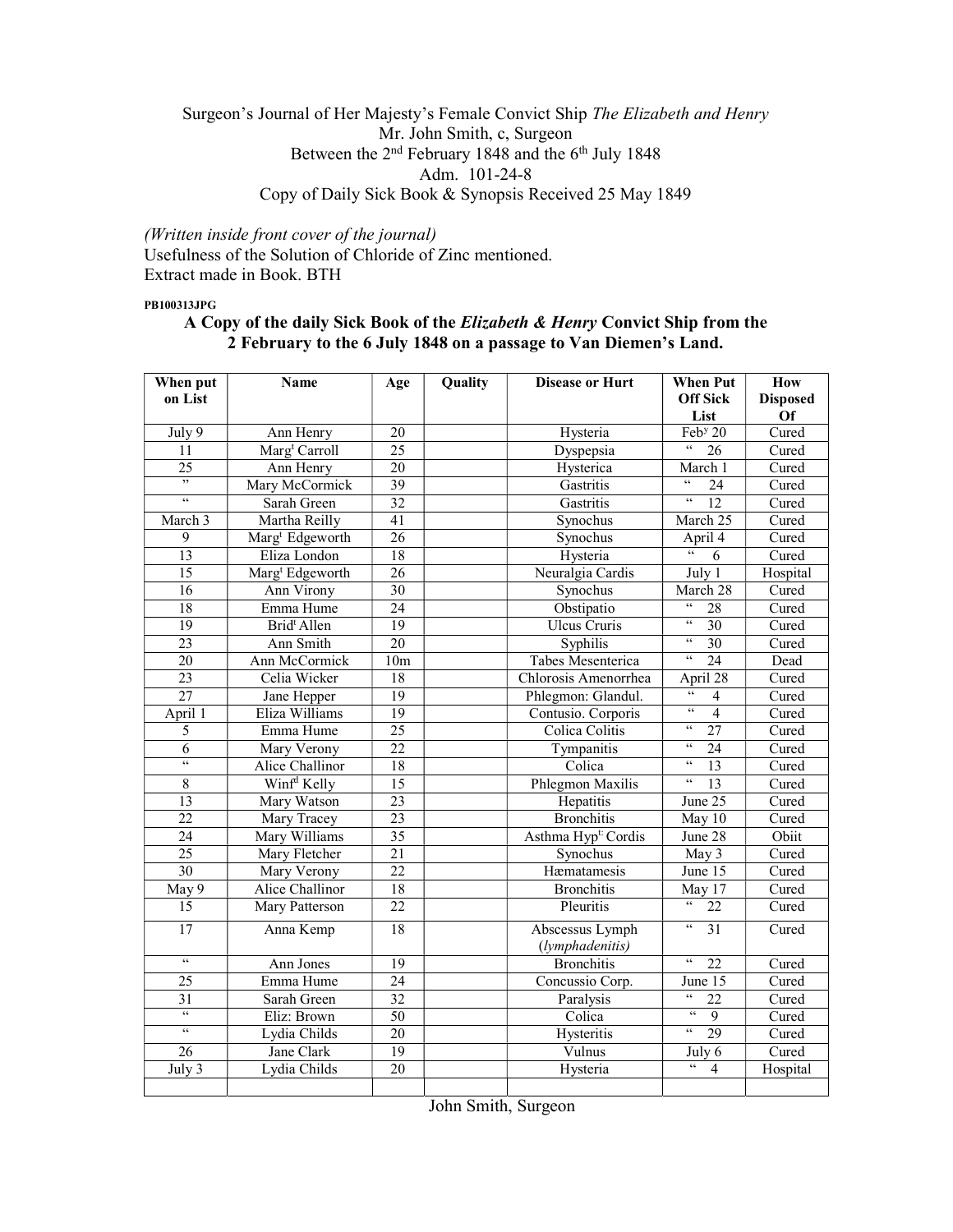### PB100314JPG

 $\mathbf{r}$ 

# Medical and Surgical Journal of Her Majesty's Convict Ship The Elizabeth and Henry 2 February and the 6 July 1848 during which time the said ship has been employed in a passage to Hobart Town, Van Diemen's Land

| Nature of<br><b>Disease</b>             | No.<br>оf<br>Case | Men's Names, Ages,<br><b>Qualities, Time when</b><br>and where taken ill,<br>and how disposed of. | The History, Symptoms, Treatment, and Daily<br>Progress of the Disease or Hurt.                                                                                                                                                                                                                                                                                                                                                                                                                                                                                                                                                                                                                                                                                                                                                                                                                                                                                                                                                                                                                                                                                                                                                                                                                                                                                                                                                                                                                                                                                                                                                                                                                                                                                                                                                                                                                                                                                                                                                                                                                                                                                                                                                                                                                                                                                                                                                                                                                                                                                                                                                                                                                                                                                                                                                                                                        |
|-----------------------------------------|-------------------|---------------------------------------------------------------------------------------------------|----------------------------------------------------------------------------------------------------------------------------------------------------------------------------------------------------------------------------------------------------------------------------------------------------------------------------------------------------------------------------------------------------------------------------------------------------------------------------------------------------------------------------------------------------------------------------------------------------------------------------------------------------------------------------------------------------------------------------------------------------------------------------------------------------------------------------------------------------------------------------------------------------------------------------------------------------------------------------------------------------------------------------------------------------------------------------------------------------------------------------------------------------------------------------------------------------------------------------------------------------------------------------------------------------------------------------------------------------------------------------------------------------------------------------------------------------------------------------------------------------------------------------------------------------------------------------------------------------------------------------------------------------------------------------------------------------------------------------------------------------------------------------------------------------------------------------------------------------------------------------------------------------------------------------------------------------------------------------------------------------------------------------------------------------------------------------------------------------------------------------------------------------------------------------------------------------------------------------------------------------------------------------------------------------------------------------------------------------------------------------------------------------------------------------------------------------------------------------------------------------------------------------------------------------------------------------------------------------------------------------------------------------------------------------------------------------------------------------------------------------------------------------------------------------------------------------------------------------------------------------------------|
| Hysterica<br>Apoplectica<br>PB100315JPG | 1                 | Anne Henry<br>Æt: 20<br>9 February 1848<br>at Woolwich<br>Vespere                                 | Is very full, plethoric, and compounded with obesity, was<br>seized last evening at 5, soon after her tea, with a state of<br>faintness, almost approaching to Syncope, which was<br>present some time before I saw her. She was insensible<br>to, even, the loudest sound., respiration slow, almost<br>imperceptible, to the ear or eye, skin below natural, dry,<br>eyes firmly closed, teeth clenched. Had the power of<br>moving the extremities with some difficulty, lay in an<br>extended posture, or whatever position wherein she was<br>placed. Sensible to the smell of ammonia, which<br>resuscitated her in some degree, abdomen enormously<br>extended, not tympanitic, rather yielding, which was<br>stated by some person to be caused by ischuria for 24<br>hours, during which she passed no urine, but the seat of<br>the bladder was not circumscribed, as giving the idea of<br>much urine contained therein. The terms of action<br>extended high up in the epigastrium, pulse 70, firm in the<br>left arm, almost imperceptibly in the right. I drew off with<br>the catheter a large quantity of urine, administered two<br>quarts of an enema consisting of <i>Magn</i> : Sulph $\tilde{A}$ iv Aq<br>Tepid: lb iv Olei Terbinth 3fs Ol: Olivæ 3fs<br>This was retained but previous thereto, I administered a<br>bolus. Hydr: Chloridi g' vj Conf Aromat: 3fs. I cut the<br>veins in both arms freely, 14 oz of blood only trickled out<br>and placed her in a warm bath, until the circulation<br>became restored, and more equably diffused - and<br>administered immediately on removal Liq: Ammoni 3fs in<br>warm tea, which produced much spasmodic irritation<br>about the glottis, and pharynx, in an hour I repeated $\frac{1}{2}$ the<br>quantity of the enema. I was under the necessity of<br>forcibly separating the jaws with a plaister spatula, to<br>administer the Calomel. Hot water to the feet was<br>unremittingly applied. The Liquor Ammon was repeated<br>every $\frac{1}{2}$ hour in Camphor mixture and at 12, she was<br>conscious, said a few words very faintly with deep<br>heaving and sighing. In the night, she had 3 large, black<br>fœtid dejections, followed with more consciousness. She<br>appears to have fallen again this morning into the same<br>state – deglutition is performed with the greatest<br>difficulty, and much spasmodic action - countenance<br>natural, heat of trunk above natural and skin dry. Jaws not<br>locked, pulse 65, very feeble. Blister to the head,<br>Sinapisms to the feet. Capt. Liq: Ammon: mxx<br>Mistur Camph: Ѯfs omni hora<br>Conscious and replies rationally to questions, opens her<br>eyes with some difficulty as if intolerant of the light, skin<br>rather hot, tongue white, loaded, edges inflamed, the<br>centre covered with a sort of miliary vesicles pulse 76 |
|                                         |                   |                                                                                                   | good, 1 free stool, no urine, blister on head painful, no                                                                                                                                                                                                                                                                                                                                                                                                                                                                                                                                                                                                                                                                                                                                                                                                                                                                                                                                                                                                                                                                                                                                                                                                                                                                                                                                                                                                                                                                                                                                                                                                                                                                                                                                                                                                                                                                                                                                                                                                                                                                                                                                                                                                                                                                                                                                                                                                                                                                                                                                                                                                                                                                                                                                                                                                                              |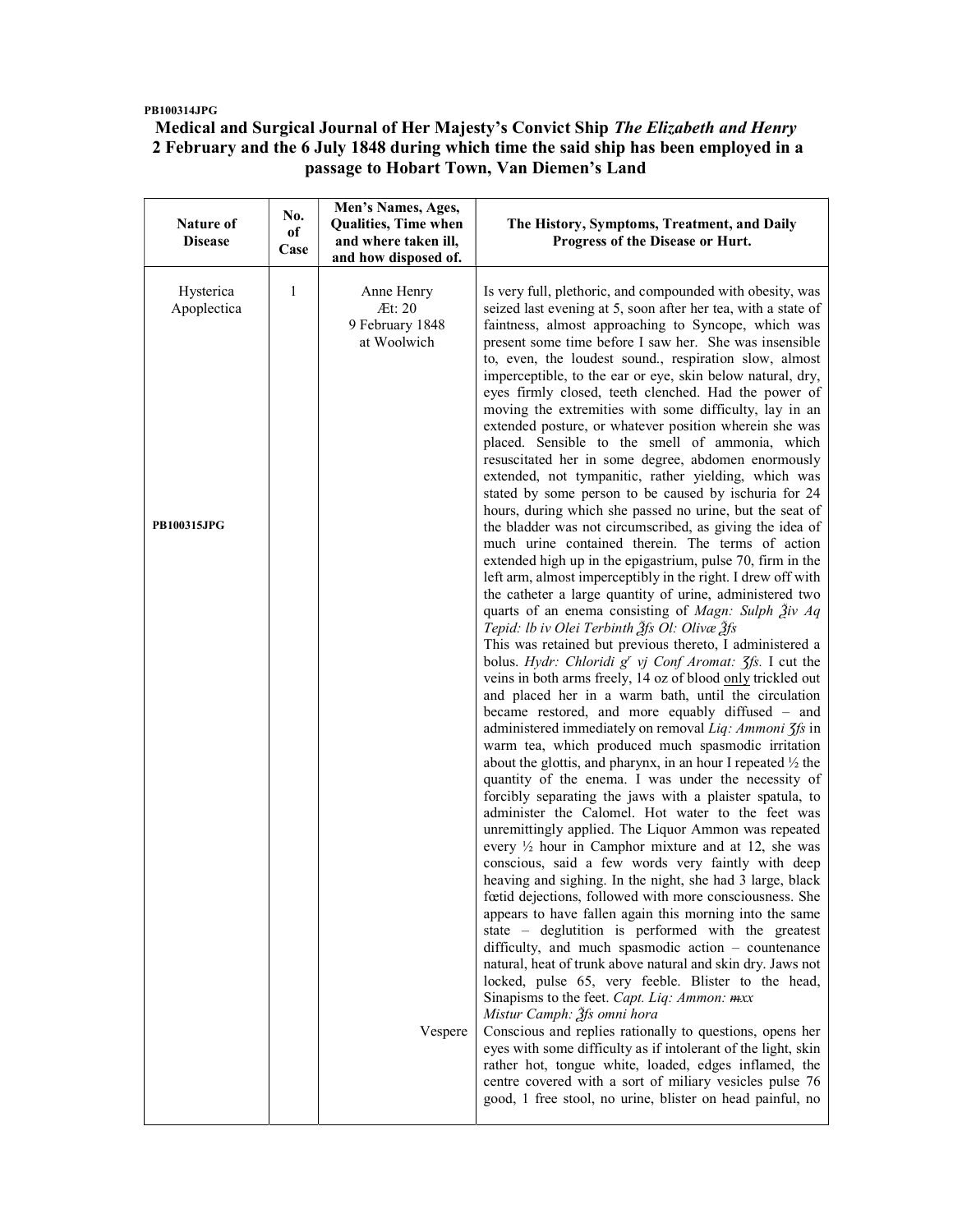|                    |                |                  | pain from Sinapisms. Contr. Mistur: Camph: c Liq:                                                                       |
|--------------------|----------------|------------------|-------------------------------------------------------------------------------------------------------------------------|
| <b>PB100316JPG</b> |                | $10^{\rm th}$    | Ammon: 4 horis<br>Good night, one free dejection, speaks with a very faint                                              |
|                    |                |                  | voice, skin natural, tongue less loaded, makes no                                                                       |
|                    |                | 11               | complaint. Om <sup>tr</sup> Mist Camph g' j Querient -<br>Quiet night, skin and pulse natural, abdominal                |
|                    |                |                  | tumefaction less, but still great, tongue cleaning at apex,                                                             |
|                    |                |                  | white and loaded at base, some desire for food, no stool.                                                               |
|                    |                |                  | Capt. Magns Sulph: Ѯfs. Aq: Menth Ѯij T' Cin. Co Ѯj                                                                     |
|                    |                |                  | repetat in hor 3 si op. sit.                                                                                            |
|                    |                | 12               | No morbid symptom, tongue clean, appetite good, bowels<br>freely opened, from a dose as above, administered this        |
|                    |                |                  | morning. Quirent. Sago.                                                                                                 |
|                    |                | 14               | Convalescent – on arising yesterday to have the bed made                                                                |
|                    |                |                  | she fell off in a swoon, bowels and bladder in a free state.                                                            |
|                    |                |                  | $\frac{1}{2}$ diet – allowed to arise –                                                                                 |
|                    |                | 20 <sup>th</sup> | Since the above date she has been convalescing and taking                                                               |
| Hysteria           |                | Cured            | Inf: Gent: Co: with aromatics and latterly the Quinæ di<br>$Sulphas -$ and wine-                                        |
| Apoplectic         |                |                  |                                                                                                                         |
|                    |                | Anne Henry       | Was seized last evening about 8 with a degree of coma and                                                               |
|                    |                | Æt: 20           | the abdomen much tumefied, soft, flaccid, but no pain                                                                   |
|                    |                | 25 February 1848 | evinced on pressure, respiration not perceptible to the eye,<br>no consciousness of anything around, is sensible of the |
|                    |                |                  | Stimulus of Ammonia both liquid and solid, no stool, skin                                                               |
|                    |                |                  | natural, pupils contract strongly to candle light closely                                                               |
|                    |                |                  | applied. 2 stools in the day and dined on pudding, pulse                                                                |
|                    |                |                  | slow, soft. Has been recovered from a similar seizure only                                                              |
|                    |                |                  | 5 days. Venit ad Žviij. Liq: Amm: 3fs Sprit æth 3fs Mist:                                                               |
|                    |                |                  | Camph: $\tilde{\beta}$ ifs - Adhib: enema Cath: ex Magn Sulph: Aq:<br>Tepid: Ol: terebinth et Olio Olivea:              |
|                    |                | 26 <sup>th</sup> | The Ammonia to the nose frequently in the night, and                                                                    |
|                    |                |                  | the draughts as above prescribed caused her to violent                                                                  |
|                    |                |                  | exertion several green and loose dejections from enema,                                                                 |
|                    |                |                  | tumefaction of abdomen removed, complains now of<br>pains in epigastric, still a great tendency to lethargy. Empl:      |
|                    |                |                  | Lyttae: epig:                                                                                                           |
|                    |                | 27               | No morbid feeling. No morbid affection but debility.                                                                    |
|                    |                |                  | Capt. Inf Quassia $\tilde{A}$ j 3 die – Soup, Sago, Tea                                                                 |
|                    |                | March 1          | She has been convalescing using daily the <i>Inf: Gent:</i>                                                             |
|                    |                | Cured            | Co.                                                                                                                     |
| PB100317JPG        |                |                  |                                                                                                                         |
|                    | $\mathfrak{Z}$ | Mary McCormick   | Had suffered much from Sea Sickness during the gale and                                                                 |
| Gastritis          |                | Æt 39            | nursing an infant, looked 15 years older than she is                                                                    |
| ab<br>inanition    |                | 25 February 1848 | marked, with a croupy cough at embarkation. Was seized                                                                  |
|                    |                |                  | last evening whilst in her bed with apparent asphyxia. No<br>spastic rigidity in any part, pulse scarcely perceptible.  |
|                    |                |                  | power of deglutition lost, skin below natural but cold, no                                                              |
|                    |                |                  | rigidity of muscles of lower jaw. Had been in this state for                                                            |
|                    |                |                  | $\frac{1}{2}$ an hour before I saw her. The hatches being nearly close                                                  |
|                    |                |                  | battered down, the atmosphere was close, though not the                                                                 |
|                    |                |                  | least foul effluvium was perceptible but the woman was<br>extremely weak. I gave her first Liq: Am" mxx Spirit Aeth:    |
|                    |                |                  | Nitros $maxv$ T' Cinnam: Comp: $\zeta$ fs Aquæ $\zeta$ iij. The                                                         |
|                    |                |                  | struggling produced by the deglutition of this was                                                                      |
|                    |                |                  | alarming. The one half of it was drivelled from the mouth.                                                              |
|                    |                |                  | Brandy and warm water, equal parts, were administered in                                                                |
|                    |                |                  | spoonfuls, whilst by some difficulty at first was<br>swallowed, and Sinapisms to the feet assisted in exciting          |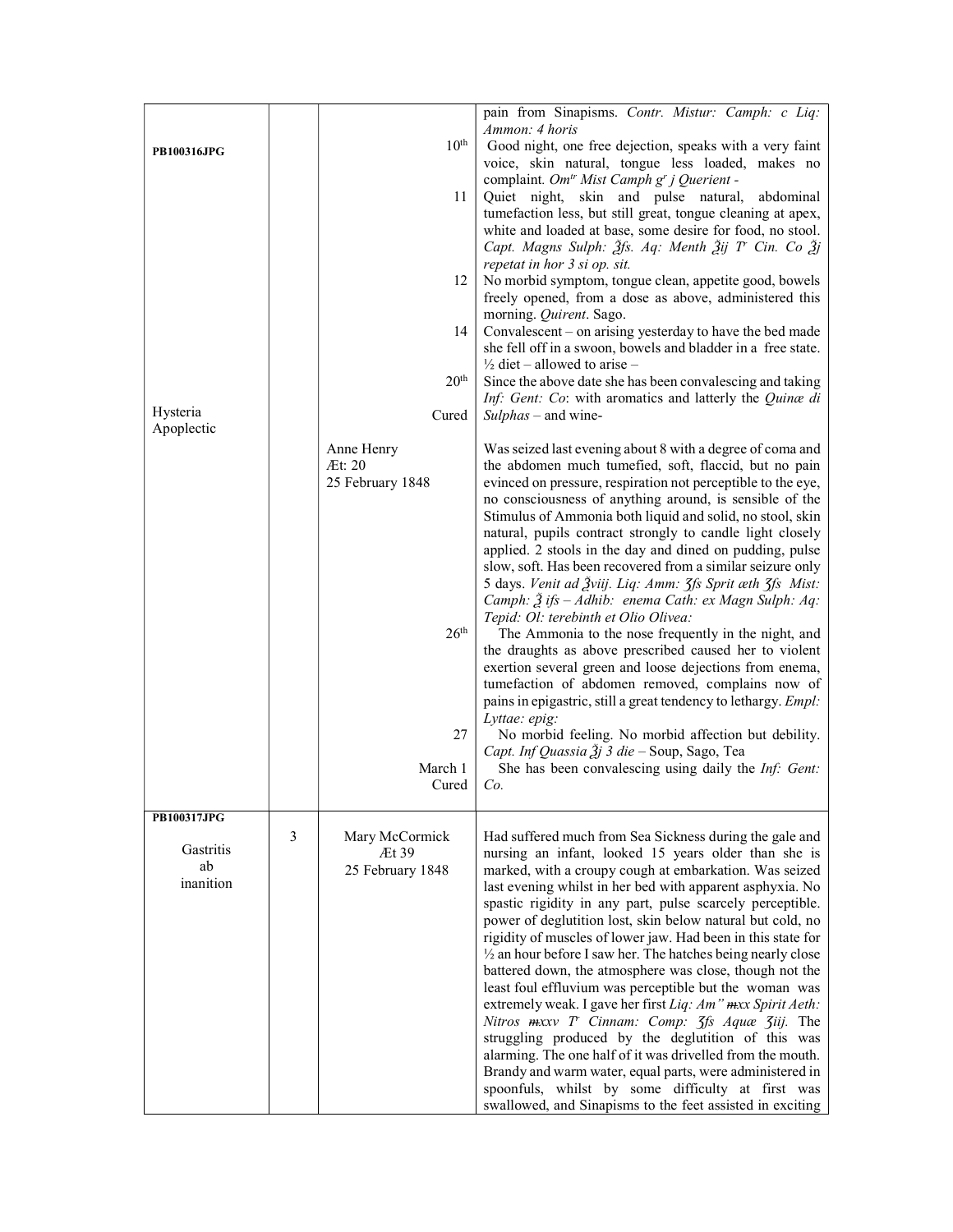| <b>PB100318JPG</b> | 26 <sup>th</sup>      | some reaction. The Brandy and water were continued<br>during the night to the amount of a tumbler full. The skin<br>became warmer and the pulse perceptible with some<br>fulness – she is now sensible when roused from her stupor.<br>Feels much uneasiness about fauces, particularly in<br>deglutition. Stares with a wild gaze when roused, skin<br>below natural in temperature, tongue inflamed smooth,<br>punctuated in centre, pulse very slow, more full and firm.<br>Cap <sup>t</sup> Mist. Camph: $\tilde{\mathcal{Z}}$ j Liquor Ammonia mxv Spirit Aeth:<br>Nitr: 3fs 3tis horis. Wine. Omit Brandy.<br>At 1 PM yesterday deglutition ceased, nothing could be<br>got down, skin cold, shrivelled, almost insensible, no<br>pulse. Brandy & hot water in $\frac{1}{2}$ spoonfuls, an ammoniacal<br>enema with <i>Tinct: Opii</i> to retain it.<br>Sinapisms. Blister to epigastrium. Hot bottles and same to<br>the extremities and along the spine, now some reaction,<br>deglutition better, irritability of stomach great, extreme<br>debility, lies in a state of stupor. When roused she gazes<br>with a wild stare, one free stool, urine free, tongue more<br>moist and softer, complains much of fauces and throat,<br>thirst, irritability of stomach, pulse slow and variable in<br>strength, extremities variable in temperature, body equally<br>warm, speaks more rationally. Continue Brandy & water.<br>Thin arrowroot with wine. She had adm <sup>d</sup> also Spirit: Aeth:<br>Nitros: Perstet |
|--------------------|-----------------------|-----------------------------------------------------------------------------------------------------------------------------------------------------------------------------------------------------------------------------------------------------------------------------------------------------------------------------------------------------------------------------------------------------------------------------------------------------------------------------------------------------------------------------------------------------------------------------------------------------------------------------------------------------------------------------------------------------------------------------------------------------------------------------------------------------------------------------------------------------------------------------------------------------------------------------------------------------------------------------------------------------------------------------------------------------------------------------------------------------------------------------------------------------------------------------------------------------------------------------------------------------------------------------------------------------------------------------------------------------------------------------------------------------------------------------------------------------------------------------------------------------------------------------|
|                    | 27                    | Less irritability of stomach. Symptoms otherwise as<br>before, more sensible and conscious of surrounding<br>objects, tongue cleaning, moist, thirst, blistered surface<br>very painful. Perstet.                                                                                                                                                                                                                                                                                                                                                                                                                                                                                                                                                                                                                                                                                                                                                                                                                                                                                                                                                                                                                                                                                                                                                                                                                                                                                                                           |
|                    | 28                    | Much irritability of stomach during the night, dark<br>grumous, probably from the wine, much retching and<br>straining, skin natural in temperature. She is more<br>animated, some epigastric pain, no dejection, pulse good.<br>Capt. Ol: Ricini 3ij Aqua Menthe 3iij. This she retained<br>though she rejected all her tea, gruel and rice water, all<br>which has been given her, debility great Capt. Mist.<br>Salin. Žifs p: mistua effervescens in epigastrio acta. Wine<br>arrowroot. Omit. Brandy                                                                                                                                                                                                                                                                                                                                                                                                                                                                                                                                                                                                                                                                                                                                                                                                                                                                                                                                                                                                                   |
|                    | 29                    | Less irritability of stomach, debility extreme, sensible,<br>tongue and pulse natural, latter weak, no stool. Fowl<br>broth, arrowroot Gruel, Sago, resumatur Brandy<br>adhibrotur enema emollient.                                                                                                                                                                                                                                                                                                                                                                                                                                                                                                                                                                                                                                                                                                                                                                                                                                                                                                                                                                                                                                                                                                                                                                                                                                                                                                                         |
|                    | March 1st             | Symptoms nearly as yesterday, stomach more retentive,<br>two stools from enema. Retains the gravy soup made thin.<br>Brandy & water the only drink that does not sicken.                                                                                                                                                                                                                                                                                                                                                                                                                                                                                                                                                                                                                                                                                                                                                                                                                                                                                                                                                                                                                                                                                                                                                                                                                                                                                                                                                    |
|                    | March 2 <sup>nd</sup> | Some improvement, stomach more irritable, rejecting<br>something resembling stricoration (stercoration), but no<br>disagreeable smell, bowels and bladder natural. Perstet.                                                                                                                                                                                                                                                                                                                                                                                                                                                                                                                                                                                                                                                                                                                                                                                                                                                                                                                                                                                                                                                                                                                                                                                                                                                                                                                                                 |
|                    | 3<br>4                | Restless night, otherwise as yesterday, stomach more<br>tentative. Capt. Mist: Camph: $2i$ 3 horis cetera ut antea.<br>Restless night. Irritability of stomach continues otherwise<br>as yesterday. Blister applied last night to epigastric having<br>been rubbed off, not acted, no stool. $Perstet - cum Mist$                                                                                                                                                                                                                                                                                                                                                                                                                                                                                                                                                                                                                                                                                                                                                                                                                                                                                                                                                                                                                                                                                                                                                                                                           |
|                    | 6                     | Camph: et Mist: Salina. Brandy, Soup.<br>Some improvement, tongue & pulse natural, irritability of<br>stomach nearly removed, appetite and strength returning.<br>She is extremely cross and troublesome with the nurses.<br>This is her natural temper, no dejection until yesterday<br>when she had administered an enema of Mag: Sulph:<br>procuring 3 stools. Perstet in omnibus.                                                                                                                                                                                                                                                                                                                                                                                                                                                                                                                                                                                                                                                                                                                                                                                                                                                                                                                                                                                                                                                                                                                                       |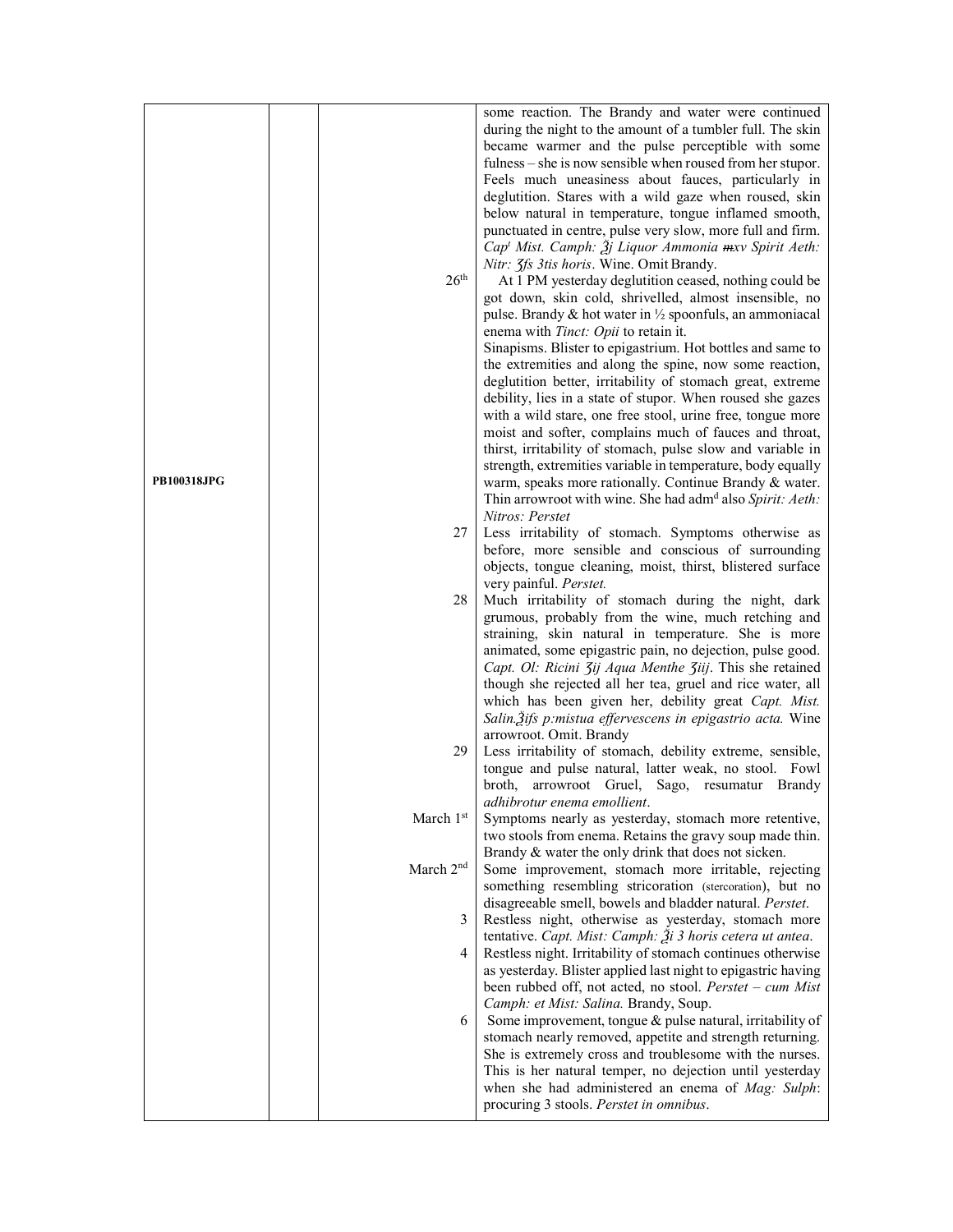| 9PB100319JPG                                | 9 February (sic)<br>(this should be March)<br>13<br>15<br>20 <sup>th</sup><br>24<br>Cured                       | Lime Juice she had. Had <i>Hydr: Chloridi</i> $gr$ <i>iij Jalap</i> $gr$ $v$<br>Ol Menth. mij last evening, repeated this morning, no<br>effect, tongue & pulse natural, appetite improving. Perstet<br>in regimen Rx Inf. Quassiae 3fs bis in die.<br>3 dejections yesterday, leaving much debility, otherwise<br>as before. Capt. Inf. Quassiæ 3fs Quin disulph g' 1/3 Acid:<br>Sulph: dilute $m$ -v ter in die. Regimen as before wine $\frac{1}{2}$<br>pint.<br>Improving, out of bed, bowels free. Capt. Quassiae 2i<br>Quin. disulph: g' 1/3 Acid Sulph: dil mx ter in die. Wine<br>etc as before.<br>Convalescit – Perstet.<br>Convalescit. Capt. Inf. Gentian Co. 3ifs Acid Sulph dil: mx<br>ter in die - Omitt: Inf Quassiae etc Discharged to her mess.<br>Cured – Has continued the bitters and wine and taken an<br>occ <sup>1</sup> pill of <i>Calomel and Jalap</i> .                                                                                                                                                                                                                                                                                                                                                                                                                                                                                                                                                                                                                                                                                                                                                                                                                                                                                                                                                                                                                                                                                                                                                                                                                                                                                                                                                                                                              |
|---------------------------------------------|-----------------------------------------------------------------------------------------------------------------|--------------------------------------------------------------------------------------------------------------------------------------------------------------------------------------------------------------------------------------------------------------------------------------------------------------------------------------------------------------------------------------------------------------------------------------------------------------------------------------------------------------------------------------------------------------------------------------------------------------------------------------------------------------------------------------------------------------------------------------------------------------------------------------------------------------------------------------------------------------------------------------------------------------------------------------------------------------------------------------------------------------------------------------------------------------------------------------------------------------------------------------------------------------------------------------------------------------------------------------------------------------------------------------------------------------------------------------------------------------------------------------------------------------------------------------------------------------------------------------------------------------------------------------------------------------------------------------------------------------------------------------------------------------------------------------------------------------------------------------------------------------------------------------------------------------------------------------------------------------------------------------------------------------------------------------------------------------------------------------------------------------------------------------------------------------------------------------------------------------------------------------------------------------------------------------------------------------------------------------------------------------------------------------------------|
| Neuralgia Cordis<br>4<br><b>PB100320JPG</b> | Margaret Edgeworth<br>Et26<br>$16th$ March 1848<br>17<br>18<br>20<br>21<br>22<br>29<br>31 March<br>4 April<br>8 | Was put on the Sick List on the 9 <sup>th</sup> inst. for headach, rather<br>severe, tongue moist, red, slightly furred, pulse 86 rather<br>hard, and constipation of some duration. For this she had<br>administered Calomel, Jalap, Sulph: Magn: preceded by<br>an Ipecacuanha emetic. By a perseverance in the aperients.<br>She was convalescent on the 13 <sup>th</sup> when she complained of<br>thoracic pain of a lancinating kind, for which a blister had<br>been applied with relief, and continued so until this day.<br>Now the pain shoots from sternum to spine inter scapular.<br>It is chronic, as she states, her having suffered from it a<br>considerable time, and was in Millbank hospital for it a<br>short time prior to leaving otherwise she appears to be free<br>from disease. Capt. Rhei pulv: $\zeta$ fs. Aq: Menth: $\zeta$ j.<br>Pain, periodical, every second or so, causing her to moan<br>loudly, and exclaim, otherwise as before except the pulse<br>being 92 small, bowels free, blister to site of pain.<br>No pain of any kind, says blister has removed the pain, no<br>stool. Capt. Magn: Sulph: 2fs in Aq: Menth: allowed to<br>rise.<br>No Pain, the only complaint is that of blistered surface,<br>bowels open yesterday by some aperient pills in addition<br>to the Sulph: Magn: Quiescat - Soup.<br>Pain again returned, no stool. pil: ij Cathart:<br>nosocomiales.<br>Pain extending to the spine as before, through cardiac<br>region, irregular pulse, sometimes natural, again small,<br>feeble accelerated - no stool. Capt. pil j nosocom: et<br>Magn: Sulph:<br>Improving till last night when the pain returned with<br>severity. I suspect from improper food, during the above<br>circumstances she had administered Infus: Gent: Co. c<br>Acid Sulph and was walking about. Cont. amara.<br>No pain, otherwise as before. Capt. pil: Hydr: $gr$ iv<br>Opii g' i bis in die. amara ut antea.<br>Has been free from pain till yesterday, otherwise as<br>before. The pain continued during the day and night, at<br>short intervals. appl: empl: Lyttæ part: dolent: Capt. Rhei<br>pulv: $\zeta f s - L$ : Diet -<br>Improving for some days. Slight return of pain. Cont. pil:<br>Hydr: c: opio et Inf: Gent: Comp: 3fs bis in die. |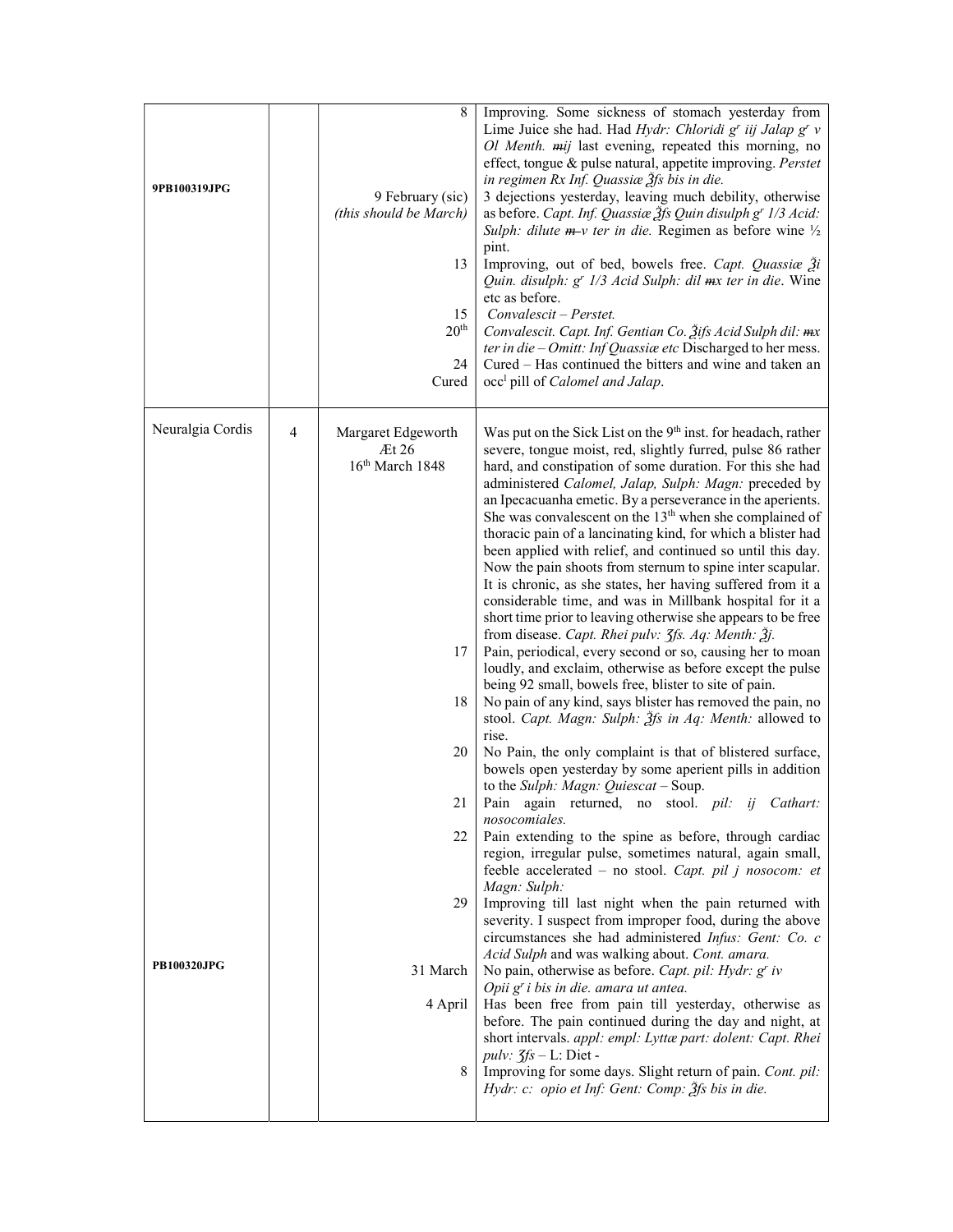|                    | 11               | Return of pain yesterday extending from sternum to spine                                                                                              |
|--------------------|------------------|-------------------------------------------------------------------------------------------------------------------------------------------------------|
|                    |                  | inter scapular, through cardiac region, pulse slightly                                                                                                |
|                    |                  | accelerated, tongue clean. Capt. pil: Hydr: gr ij opii gr 1/4                                                                                         |
|                    |                  | <i>bis in die.</i> Soup.                                                                                                                              |
|                    | 14               | Pain present since above report. A blister was applied inter                                                                                          |
|                    |                  | scapular, and the following prescribed. $R$ pil: Hydr: $g'$ ijfs                                                                                      |
|                    |                  | <i>Ext:</i> Conii $g^r$ iv 3 die Capt. The corium is not good. That                                                                                   |
|                    |                  | is the reason of my beginning with so large a quantity.                                                                                               |
|                    | 16 <sup>th</sup> | Pain variable in degree, generally increased at night,                                                                                                |
|                    |                  | preventing sleep. Diarrhoea of two days duration. I hope                                                                                              |
|                    |                  | it will be vicarious. She had at bed time last evening.                                                                                               |
|                    |                  | T' Opii mxxv Spirit Aeth: Nitr: mxxv Aq: Menthæ $\tilde{\beta}$ j.                                                                                    |
|                    |                  | Quiescat                                                                                                                                              |
|                    | 17               | Occ <sup>1</sup> pain. Good sleep, several stools this morning she                                                                                    |
|                    |                  | took hor: S: T Opii $m x T$ Catechu 3fs Aq: Menth $\tilde{g}$ fs                                                                                      |
|                    | 18               | Pain returns now about every two minutes, but more                                                                                                    |
|                    |                  | severe, shooting across thorax. Odontalgia, diarrhoea, thin                                                                                           |
|                    |                  | faculent, yellow, emaciated, pulse accelerated, feeble.                                                                                               |
|                    |                  | Capt. T' Catechu 3fs T' Opii m v Aq: Menth 3fs 3 die                                                                                                  |
|                    | 21               | The pain returned this morning much less for some days,                                                                                               |
|                    |                  | diarrhoea quantity about a quart in 24 hours, stools scanty,                                                                                          |
|                    |                  | but frequent calls. The pills had been omitted on the first                                                                                           |
|                    |                  | appearance of diarrhoea. tongue $\&$ pulse. She has been                                                                                              |
|                    |                  | taking Mist Cret? T Catechu et T Opii as above                                                                                                        |
|                    |                  | prescribed after each stool. Rx Mist. Cretae Žviij Confect:                                                                                           |
|                    |                  | Opii Specici 3fs T' Catechu Živ Capt. Ži p; S: S: liquid:                                                                                             |
|                    | 23               | Diarrhoea less, headach and emesis, anorexia, tongue                                                                                                  |
|                    |                  | clean, pulse a little accelerated. Omit' Mist: Astring:                                                                                               |
|                    |                  | Arrowroot, Sago. Gruel by her own request.                                                                                                            |
|                    | 24               | 14 scanty stools. No abdominal uneasiness, loathing of all                                                                                            |
|                    |                  | food, paroxysmal pain in thorax about every three to five                                                                                             |
|                    |                  | minutes, otherwise as before - Repet: Mist: Astring ut                                                                                                |
|                    |                  | antea cum augment. Specic [] Conf: Opii. Emplast: Lyttæ                                                                                               |
|                    |                  | epigastrio.                                                                                                                                           |
|                    | 25 April         | Several scanty watery stools this morning, none in night,                                                                                             |
| <b>PB100321JPG</b> |                  | marked debility and prostration, voice low and                                                                                                        |
|                    |                  | inarticulate, pulse very feeble, about 70. refuses all                                                                                                |
|                    |                  | medicine. Prevailed on her to take the following this day.                                                                                            |
|                    |                  | Rx Mist: Cretæ Žviij Specic: Opii 3ij T <sup>r</sup> opii $\partial$ ij T <sup>r</sup> Catechu                                                        |
|                    |                  | $\overline{\textit{3ijjj}}$ T' Cinnamon: $\overline{\textit{3j}}$ $\overline{\textit{2j}}$ i p.S.S. liq: - wine ½ $\overline{\textit{2j}}$ Blister to |
|                    |                  | abdomen acted slightly.                                                                                                                               |
|                    | $26^{\rm th}$    | Diarrhoea less, quantity lessening $-$ occ <sup>1</sup> pain in cardia                                                                                |
|                    |                  | about every $\frac{1}{2}$ hour, in other respects as before – <i>Repet</i> .                                                                          |
|                    |                  | empl" Lyttæ umbil                                                                                                                                     |
|                    | 27               | Good night free from all pain, diarrhoea less. Took by                                                                                                |
|                    |                  | mistake yesterday a scruple of Rhubarb intended for                                                                                                   |
|                    |                  | another which which (sic) acted scarcely, in fact the                                                                                                 |
|                    |                  | stools were less frequent. The blister acted well. Perstet                                                                                            |
|                    | 28               | Diarrhoea decreasing otherwise as before. Om': Mist:                                                                                                  |
|                    |                  | Astring: Capt. P. Ipec: comp: g' iv p. S.S. liquid: Soup,                                                                                             |
|                    |                  | and the rest as before.                                                                                                                               |
|                    | 29               | Only 5 stools, in less quantity, hectic flushings for some                                                                                            |
|                    |                  | days. Had no astringent medicines.                                                                                                                    |
|                    | 30               | Capt. Hydr: Chlorid: <i>Эj Opii g' iij</i> . Several stools, but                                                                                      |
|                    |                  | much less in quantity, a severe paroxysm of cardiac pain,                                                                                             |
|                    |                  | debility increasing, voice much weaker, flushing of face,                                                                                             |
|                    |                  |                                                                                                                                                       |
|                    |                  |                                                                                                                                                       |
|                    |                  | pulse good. Omi <sup>tt</sup> . pil: Calomel: et Opii. Rx Mist: Cretæ                                                                                 |
|                    |                  | $\tilde{\beta}$ j confect Aromat $\partial I$ T' Opii $mx$ p. S. S. liquid. The                                                                       |
|                    |                  | Confect: Aromatica I administered the species Opii being<br>extended.                                                                                 |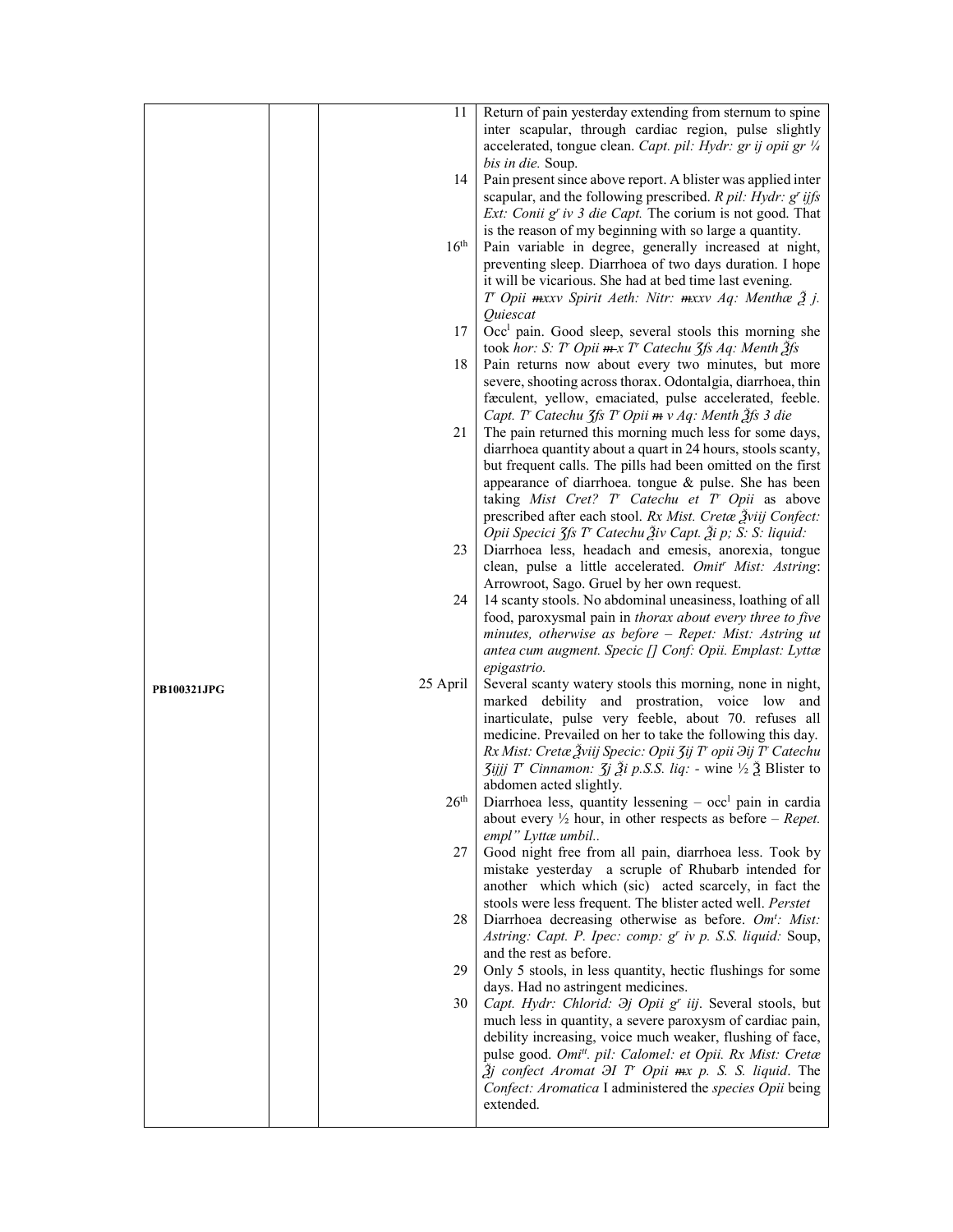|                    | May 1st | Some abdominal pain with tenesmus relieved by a dose of                                                                 |
|--------------------|---------|-------------------------------------------------------------------------------------------------------------------------|
|                    |         | $T$ Rhei in Aq: Mentha complains of soreness of gums,                                                                   |
|                    |         | mercurial fœtor. Refused to take the astringent mixture -                                                               |
|                    |         | wine 2 ozs Soup.                                                                                                        |
|                    | 3       | Some abdominal pain yesterday relieved by P. Rhei 2                                                                     |
|                    |         | doses in <i>Aqua Menth</i> , 2 stools, scybalous, fœtid, mouth                                                          |
|                    |         | sore, anorexia, loathing, tongue natural, pulse small, no                                                               |
|                    |         | stool since yesterday. Enema aqua tepid.                                                                                |
|                    | 5       | 6 Thin stools yesterday, thoracic pain much complained                                                                  |
|                    |         | of, gums inflamed, otherwise as before. Repet. Mist:                                                                    |
|                    |         | Astring: ut supra prescript:                                                                                            |
|                    | 7       | Only 3 stools in night, thin $\&$ dark. about the same                                                                  |
|                    |         | yesterday on the 5 <sup>th</sup> . Less cardiac pain, Greasy face with                                                  |
|                    |         | flushing, hair greasy inclined to mat. She takes h. s. an                                                               |
|                    |         | opiate, beside the astring: mixture after the stools. Perstet.                                                          |
|                    |         | Wine, Soup etc.                                                                                                         |
|                    | 9       | Good night, several thin scanty stools, more cheerful, less                                                             |
|                    |         | cardiac pain, less flushing, pulse good. Cont: Mist:                                                                    |
|                    |         | Astring: cum anoyn T' Catechu et T' Opii                                                                                |
|                    | 11      | Good night. The only nights sleep in some time ascribed                                                                 |
|                    |         | to the quiet state of the ship, she being at anchor.                                                                    |
| <b>PB100322JPG</b> |         | Several thin scanty stools. Had the opiate draught at                                                                   |
|                    |         | bedtime $-Quiescat.$                                                                                                    |
|                    | 12      | Good sleep, no rolling in her bed. Several stools in greater                                                            |
|                    |         | quantity, probably from a pear she ate yesterday.                                                                       |
|                    |         | Capt. Rhei g' vj h.s. Capt. opii crude g' iij.                                                                          |
|                    | 13      | Several stools, slept some hours after the opiate. Rx Mist:                                                             |
|                    |         | Cretæ Žviij Specic opii 3ifs T Catechu 36: Ži p.S.S. liq.                                                               |
|                    | 15      | Capt.<br>Several stools, thin and colliquative daily, says she feels                                                    |
|                    |         | much better, cardiac pain less frequent. Has sucked a few                                                               |
|                    |         | grapes daily. Quiescat.                                                                                                 |
|                    | 17      | Several thin stools daily, cardiac pain severe at intervals.                                                            |
|                    |         | Rx T' Catechu 3ij Spec: Opii $\partial$ ij T' Rhei 3fs decoct:                                                          |
|                    |         | Hordei Žiij Ži 3 die Capt. Empl: Lytt: stern                                                                            |
|                    | 19      | About [?] stools daily, thicker, pain of thorax removed,                                                                |
|                    |         | blistered surface painful. Cont. medicament.                                                                            |
|                    | 21      | Stools less in frequency and quantity, and general                                                                      |
|                    |         | improvement. Sucks 2 oranges and a few grapes daily.                                                                    |
|                    |         | Whether this has anything to do in the improvement time                                                                 |
|                    |         | will tell. Cont. Mist: Astring: wine                                                                                    |
|                    | 23      | Several stools yesterday from pulv Rhei administered for                                                                |
|                    |         | some colicy uneasiness. Only 3 stools in night. Quiescat                                                                |
|                    | 25      | Slept well though shipped (sic) rolled much, 9 stools in 24                                                             |
|                    |         | hours, no thoracic pain, debility, refuses all medicine.                                                                |
|                    |         | Wine, Soup, Soft bread which she has had since arrival at                                                               |
|                    |         | the Cape. Wine oz $i - Quiescat$                                                                                        |
|                    | 27      | Stools less in quantity and frequency, thoracic pain                                                                    |
|                    |         | returned since the healing of blister. Repet: Empl: Lyttæ.                                                              |
|                    | 29      | Some colicy uneasiness. Only 5 stools in 24 hours,                                                                      |
|                    |         | thicker. Capt. Rhei g' vj Magn: Carbon: g' x Aq: Menth                                                                  |
|                    |         | $\hat{f}$ s T' Rhei $\hat{f}$ s. Sucks the oranges daily and her only diet                                              |
|                    |         | now is soft bread procured at the Cape, and a little tea.                                                               |
|                    | 31      | Only 5 stools daily and more consistent. The thoracic pain                                                              |
|                    |         | taking the circuit of thorax and ending at cardiac region.<br>This is the only complaint now as her hopes are strong of |
|                    |         | the bowel complaint. Has a catarrh pain same impudence                                                                  |
|                    |         | as she is not allowed out of the hospital.                                                                              |
|                    | June 2  | Several stools daily probably caused by a violent rage and                                                              |
|                    |         | passion she fell in by some false accusation of the women                                                               |
|                    |         |                                                                                                                         |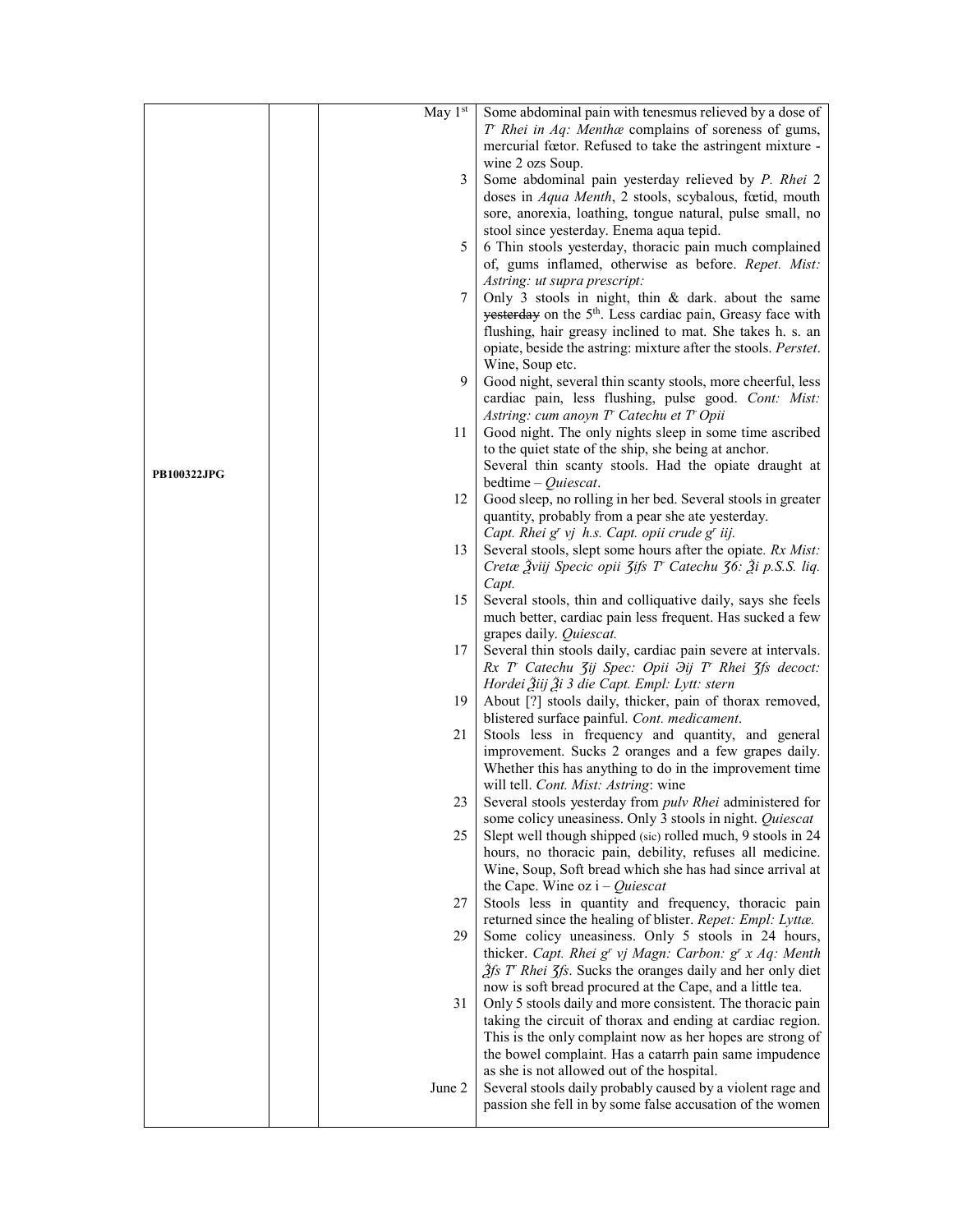|                           |   | 4                     | attending as nurses, in the hearing of the religious<br>instruction. Capt. Rhei g' vj Magn: Catb: g' x T' Opii $m v$<br>Aq: Menth: <i>Ziij</i><br>Several thin scanty stools daily with some colicy<br>uneasiness removed by p. Rhei and Mag: Carb; Has not                                                                                                                                                                     |
|---------------------------|---|-----------------------|---------------------------------------------------------------------------------------------------------------------------------------------------------------------------------------------------------------------------------------------------------------------------------------------------------------------------------------------------------------------------------------------------------------------------------|
| PB100323JPG               |   | 6                     | recovered from her rage yet. She had a draught as follows<br>at bedtime. Rhei p: $g^r v Aq$ : Menth Žiij T' Rhei $\zeta$ i T' Opii<br>m xx T' Catechu 3ij<br>Several stools from <i>Ol ricini 3iij</i> she took yesterday in<br>consequence of some colicy uneasiness. She had                                                                                                                                                  |
|                           |   | 10                    | administered T Opii mx T Catechu 3ifs decoct: Hordei<br>2ifs at bed time.<br>Bowels again improving, pain of thorax still same at<br>intervals, now felt principally through spine, debility not<br>so great. repet: Emp: Lyttæ inter scapulus. Regimen as                                                                                                                                                                      |
|                           |   | 13                    | before.<br>Only 2 stools daily, no thoracic pain, expresses much                                                                                                                                                                                                                                                                                                                                                                |
|                           |   | 15                    | general relief. Quiescat.<br>Only 6 stools daily, thicker and general improvement,                                                                                                                                                                                                                                                                                                                                              |
|                           |   |                       | which I ascribe all to the soft bread, that and tea and Soup                                                                                                                                                                                                                                                                                                                                                                    |
|                           |   |                       | being the only diet she has been on for some days. No<br>thoracic pain. Quiescat.                                                                                                                                                                                                                                                                                                                                               |
|                           |   | 17                    | Only 4 stools in 48 hours, otherwise also improving.<br>Quiescat. Turned from hospital during the day to avoid the                                                                                                                                                                                                                                                                                                              |
|                           |   |                       | smoke from fires.                                                                                                                                                                                                                                                                                                                                                                                                               |
|                           |   | 23                    | From 5 to 3 stools daily, thoracic pain returned, great<br>despondence on that account. No medicines for some<br>time. She had taken the biscuit powder but rejects it now,                                                                                                                                                                                                                                                     |
|                           |   | 25                    | nothing but the bread, Wine only oz i daily.<br>Only 2 stools are formed daily, otherwise improving.<br>Since she heard that we were in daily expectation of seeing                                                                                                                                                                                                                                                             |
|                           |   |                       | the land she has recovered in this manner. I cannot ascribe<br>the state of her bowels to any other cause. She takes for<br>some days at bed time T' Rhei Ji T' Opii m xxx.                                                                                                                                                                                                                                                     |
|                           |   | 28                    | Great drowsiness and inclination to slumber every<br>morning and until evening which I ascribe to the opiate at<br>bed time which removes the pain less feeble pulse                                                                                                                                                                                                                                                            |
|                           |   | July 1st              | accelerated and small. Om <sup>t</sup> : Haustus.<br>Only 2 stools formed daily for some time. Much<br>improvement, skin, tongue & pulse natural. Has refused                                                                                                                                                                                                                                                                   |
|                           |   | Discharged to         | the soup some days, only diet bread and tea, the former<br>made by the Hospital woman – stupor removed. Has                                                                                                                                                                                                                                                                                                                     |
|                           |   | Colonial Hospital     | recovered spirits wonderfully since we made the land.                                                                                                                                                                                                                                                                                                                                                                           |
| Hysterica<br>Amenorrhoea. | 5 | Eliza London<br>Æt 18 | Tall, and thin, delicate, quiet, easy temper, was seized this<br>day with a severe Hysterical paroxysm of several hours                                                                                                                                                                                                                                                                                                         |
|                           |   | March 13 at Sea       | duration, not attended with any convulsive movement.<br>She lies quiet, eyes shut, slow respiration, but some<br>precordial pain in paroxysms causes her to roll her head<br>from one side of the pillow to the other without any moan<br>or other exclamation. She points to the precordium as the<br>seat of pain when questioned. Has had several fits of this<br>kind but which passed off in a very short time, during the |
| <b>PB100324JPG</b>        |   |                       | early part of the voyage and up to the present. She has<br>been a cook of a mess of eight persons and worked very<br>hard during the heavy gales of wind we had when others<br>were too lazy to work. This increased the pudis position<br>of the fits as also constipation of which I was not aware                                                                                                                            |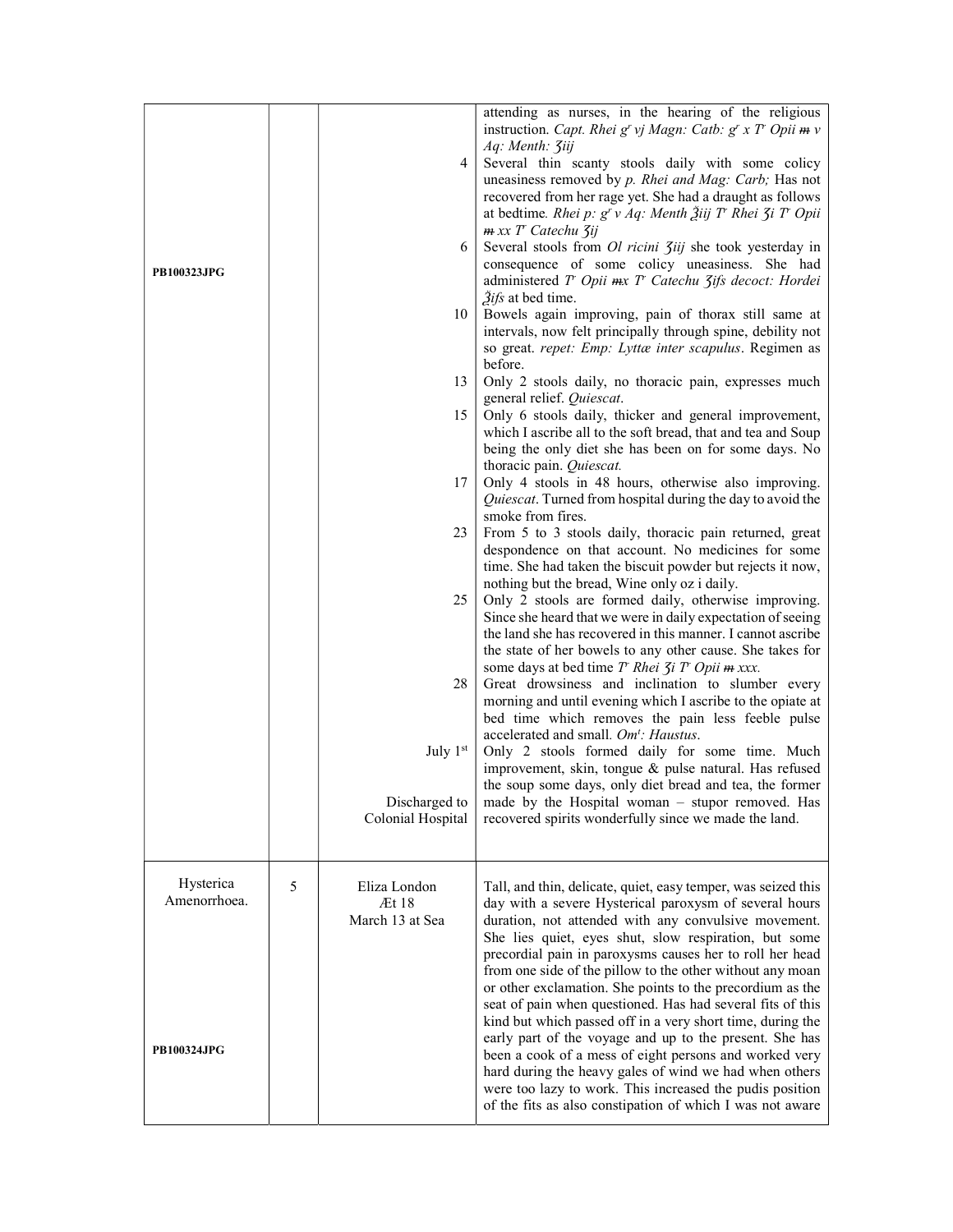|                  |   | 14<br>15                                                                             | till now. No catamenia for 6 months, says she has not been<br>seduced or married. She has had the hospital pills<br>composed of Calomel, Jalap, Scammoni and Ginger, also<br>Sulph: Magn: at different times which acted but slightly,<br>and from her great delicacy I could not obtain at all times<br>a full report of her state. I administered the following on<br>this occasion – $Rx T$ Opii $mxxy$ Spirit: Aeth: Nitr: $\zeta f$ s<br><i>Aq: Menth: <math>\tilde{f}</math>fs</i> and applied a blister to precordium – <i>Capt.</i><br>h.s. Haust: ut supra prescr <sup>t</sup><br>Good night. No paroxysm. Capt. Calomel: g' vj et Ol:<br>ricini postea in hor: 3tis.<br>Had afternoon yesterday, a slight paroxysm, still with<br>precordial pain. Several small scanty stools, tongue<br>enlarged, soft, natural same, prominent papillæ, pulse 70.<br>I applied a blister to right hypochondria, the seat of pain<br>on pressure, and administered an antispasmodic draught<br>as before. |
|------------------|---|--------------------------------------------------------------------------------------|-------------------------------------------------------------------------------------------------------------------------------------------------------------------------------------------------------------------------------------------------------------------------------------------------------------------------------------------------------------------------------------------------------------------------------------------------------------------------------------------------------------------------------------------------------------------------------------------------------------------------------------------------------------------------------------------------------------------------------------------------------------------------------------------------------------------------------------------------------------------------------------------------------------------------------------------------------------------------------------------------------|
|                  |   | 16                                                                                   | Had a return of the precordial pain last evening for which<br>she had pil Hydr: $gr$ v Opii $gr$ ij. This procured ease until<br>this morning when she had a return of it accompanied by<br>a slight hysteria. Blistered surface open. Capt. pil: Hydr:<br>g <sup>r</sup> iv Opii g <sup>r</sup> i bis in die.                                                                                                                                                                                                                                                                                                                                                                                                                                                                                                                                                                                                                                                                                        |
|                  |   | 17<br>21                                                                             | No return of pain or paroxysm, bowels freely open from<br>pulv: Rhei. Contr. pil: Hydr: ut antea.<br>Some vomiting, otherwise improving, bowels free. Cont.                                                                                                                                                                                                                                                                                                                                                                                                                                                                                                                                                                                                                                                                                                                                                                                                                                           |
|                  |   | 22                                                                                   | pil: Hydr:<br>Some drowsiness which I ascribe to the opium in the pills,                                                                                                                                                                                                                                                                                                                                                                                                                                                                                                                                                                                                                                                                                                                                                                                                                                                                                                                              |
|                  |   |                                                                                      | several stools from p: Rhei taken yesterday, tongue, skin<br>& pulse natural. Omit. pil: Capt. Inf: Gent: Co. 3i Acid<br>Sulph: $dil \, m \, x$ bis in die. Soup.                                                                                                                                                                                                                                                                                                                                                                                                                                                                                                                                                                                                                                                                                                                                                                                                                                     |
|                  |   | 27                                                                                   | No return of pain or paroxysm, relaxation of bowels. She<br>has taken a pill every night as before. Omit''. pil: h.s. Cont.<br><i>amar: Ѯij bis in die.</i> Wine Ѯij daily Soup.                                                                                                                                                                                                                                                                                                                                                                                                                                                                                                                                                                                                                                                                                                                                                                                                                      |
|                  |   | 29                                                                                   | States she has been severely purged in the night with<br>tenesmus. Capt. Rhei Magn: Carbon: á á 3fs.                                                                                                                                                                                                                                                                                                                                                                                                                                                                                                                                                                                                                                                                                                                                                                                                                                                                                                  |
| PB100325JPG      |   | 31                                                                                   | Vomiting after breakfast, diarrhoea ceased. Capt. pil:<br>Hyd: amar. ut antea. h.s. et Inf: Gent: ut antea.                                                                                                                                                                                                                                                                                                                                                                                                                                                                                                                                                                                                                                                                                                                                                                                                                                                                                           |
|                  |   | April 4 <sup>th</sup><br>6 <sup>th</sup>                                             | Improving, occasional headach. Om <sup>t</sup> . Amar: Acid - Capt.<br>Inf: Gentian comp $\tilde{A}$ j Ferri Hydrochloridi mv ter in die.<br>Perfect recovery, regular state of bowels and Catamenia                                                                                                                                                                                                                                                                                                                                                                                                                                                                                                                                                                                                                                                                                                                                                                                                  |
|                  |   | Discharged cured                                                                     | appearing. Continue the Bitters and Irons for another<br>fortnight – also wine.                                                                                                                                                                                                                                                                                                                                                                                                                                                                                                                                                                                                                                                                                                                                                                                                                                                                                                                       |
| Tabes Mesenteria | 6 | Ann McCormick<br>Æt: 10 months<br>Suckling<br>at Sea<br>March 28 <sup>th</sup><br>22 | Has been for some days suffering from diarrhoea and<br>anorexia, with emaciation and much restlessness. For this<br>she had Calomel and chalk. pulv: Rhei and Magnesia with<br>relief, but the mother, who has just but recovered from a<br>serious illness and whose case is herein indented, has<br>crammed the child with any article of diet she has for her<br>own use – whilst the child was nursed by another person<br>during the mother's sickness. It thrived well. Capt. Rhei<br>g <sup>r</sup> iij Ipecacuanha g <sup>r</sup> fs ter in die.<br>Some improvement, but stools still frequent and anorexia<br>and debility present. The powders omitted yesterday, and<br>the following prescribed. Rx. Mist: Cretæ $\tilde{A}$ ij T' Opii m xv                                                                                                                                                                                                                                             |
|                  |   | 24                                                                                   | T' Catechu m Lxxx cochl: medior: post S.S. liquid: Perstet.<br>Severe convulsive fit in the night, for which I<br>administered T <sup>r</sup> Opii et Spirit: Aeth: Nitratis which<br>relieved it, and gave her an easy (word omitted?)                                                                                                                                                                                                                                                                                                                                                                                                                                                                                                                                                                                                                                                                                                                                                               |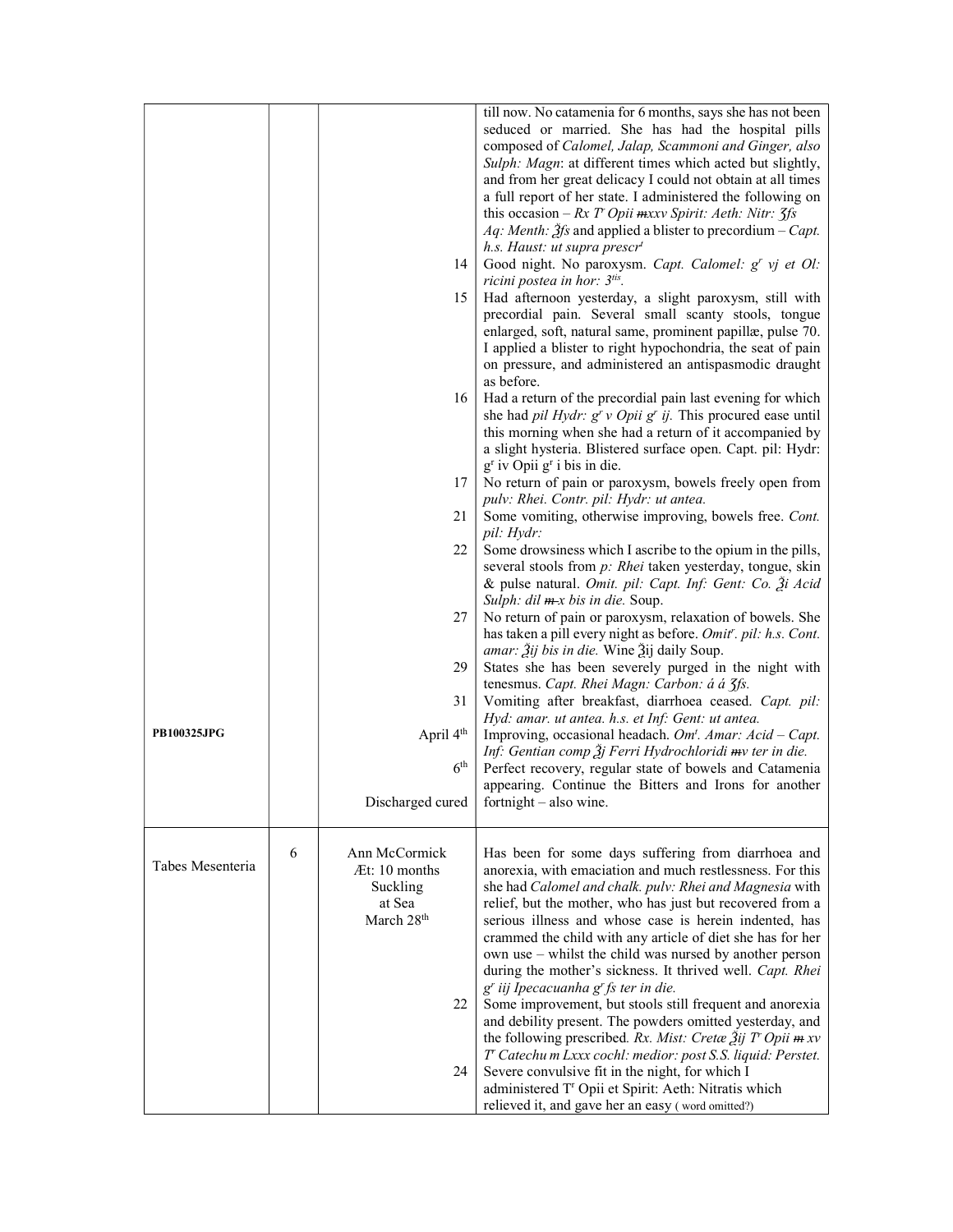|                         |        | 25                                          | This day was passed easy, free from all suffering but                                                                                                                                                                                                                                                                                                                                                                                                                                                                                                                                                                                                                                           |
|-------------------------|--------|---------------------------------------------|-------------------------------------------------------------------------------------------------------------------------------------------------------------------------------------------------------------------------------------------------------------------------------------------------------------------------------------------------------------------------------------------------------------------------------------------------------------------------------------------------------------------------------------------------------------------------------------------------------------------------------------------------------------------------------------------------|
|                         |        | Dead                                        | evidently dying, and at 8 P.M. she expired her last.                                                                                                                                                                                                                                                                                                                                                                                                                                                                                                                                                                                                                                            |
|                         |        |                                             |                                                                                                                                                                                                                                                                                                                                                                                                                                                                                                                                                                                                                                                                                                 |
| Amenorrhea<br>Chlorosis | $\tau$ | Celia Wicker<br>Æt 18<br>March 23<br>At Sea | A thin chlorotic, emaciated girl, no appearance of the<br>woman. Has not been well on embarkation but made no<br>complaint until extreme debility from Sea Sickness caused<br>her to apply. She has been gradually losing her appetite,<br>which she ascribed to Sea Sickness, no menstruation for<br>months, though the mamma are rather well developed -<br>occas <sup>l</sup> vomiting and constipation lately. A sense of pain or<br>a ball sticking in epigastric. Occ <sup>1</sup> headache, skin rather<br>dry, rough, tongue whitish, pulse accelerated & feeble.<br>She had yesterday pil cath: nosoc; g' iij and Sulph: Magn:<br>in Aq: Menth: which acted freely for the first time. |
|                         |        | 24                                          | Quiescat.<br>Symptoms nearly as yesterday. Capt. pulv: Ipec: comp: g'<br>iv 3 in die.                                                                                                                                                                                                                                                                                                                                                                                                                                                                                                                                                                                                           |
|                         |        | 25                                          | Sense of pain in epigastric. rather relaxed, otherwise as<br>before. Capt. pil: Hydr: $gr$ iv Opii $gr$ bis in die. Inf: Gent:<br>$Co.$ <i>Jiv ter in die.</i>                                                                                                                                                                                                                                                                                                                                                                                                                                                                                                                                  |
|                         |        | 26                                          | Only one stool in 24 hours, gums inflamed $\&$ painful,<br>slight mercurial foetor - less epigastric pain, tongue and<br>pulse as before. Capt. pil: i o. n: Cont. amar: Soup.                                                                                                                                                                                                                                                                                                                                                                                                                                                                                                                  |
|                         |        | 27                                          | Good sleep for the first time, pain of epigastric less.<br>Perstet.                                                                                                                                                                                                                                                                                                                                                                                                                                                                                                                                                                                                                             |
| <b>PB100326PG</b>       |        | March 28 <sup>th</sup><br>29                | A quiet night, free from epigastric pain. 1 stool daily,<br>tongue cleaning at edges, white fur on dorsum. Gums<br>inflamed, slight mercurial foetor, appetite improving,<br>pulse more firm, less frequent. Perstet - Soup. Wine.<br>Epigastric pain. Several loose stools, tongue becoming red                                                                                                                                                                                                                                                                                                                                                                                                |
|                         |        |                                             | at margins, skin clammy. Quiescat. Arrow root, Sago,<br>Rice, Soup.                                                                                                                                                                                                                                                                                                                                                                                                                                                                                                                                                                                                                             |
|                         |        | 30                                          | Improving in every symptom, gaining strength, pulse 100<br>weak but firmer than before. No catamenia. Repet: pil :<br>Hydr: c Opii 1 o.n. et amara ut antea.                                                                                                                                                                                                                                                                                                                                                                                                                                                                                                                                    |
|                         |        | 31<br>April 4                               | Improving pulse 80, good. Perstet.<br>Improves slowly. Cont. pil Hydr: $gr$ iv Opii $gr$ fs bis in die.<br>Capt. Inf: Gent: comp 3fs T Ferri Hydrochloridi mv ter<br>in die. Wine. Soup. etc. The chlorotic countenance has                                                                                                                                                                                                                                                                                                                                                                                                                                                                     |
|                         |        | 20                                          | disappeared and strength recovered. Perstet.<br>Has omitted all medicine for two days, except a dose of<br>pulv: Rhei which acted freely. Some slight appearance of<br>chlorosis in countenance, appetite good. Gums still                                                                                                                                                                                                                                                                                                                                                                                                                                                                      |
|                         |        | 24                                          | affected by the pills. Quiescat - Wine Soup.<br>Improving, bowels more regular. Capt. Inf: Gent: Co. 3j<br>bis in die. Wine.                                                                                                                                                                                                                                                                                                                                                                                                                                                                                                                                                                    |
|                         |        | 28                                          | Gent: $Co.$ $\tilde{2}$ jfs<br>Improves. Capt.<br>Inf:<br>T Ferri<br>Hydrochlorodi mviij bis in die. This ratio continued for a                                                                                                                                                                                                                                                                                                                                                                                                                                                                                                                                                                 |
|                         |        | Discharged cured                            | fortnight. To mess. Wine 3ij.                                                                                                                                                                                                                                                                                                                                                                                                                                                                                                                                                                                                                                                                   |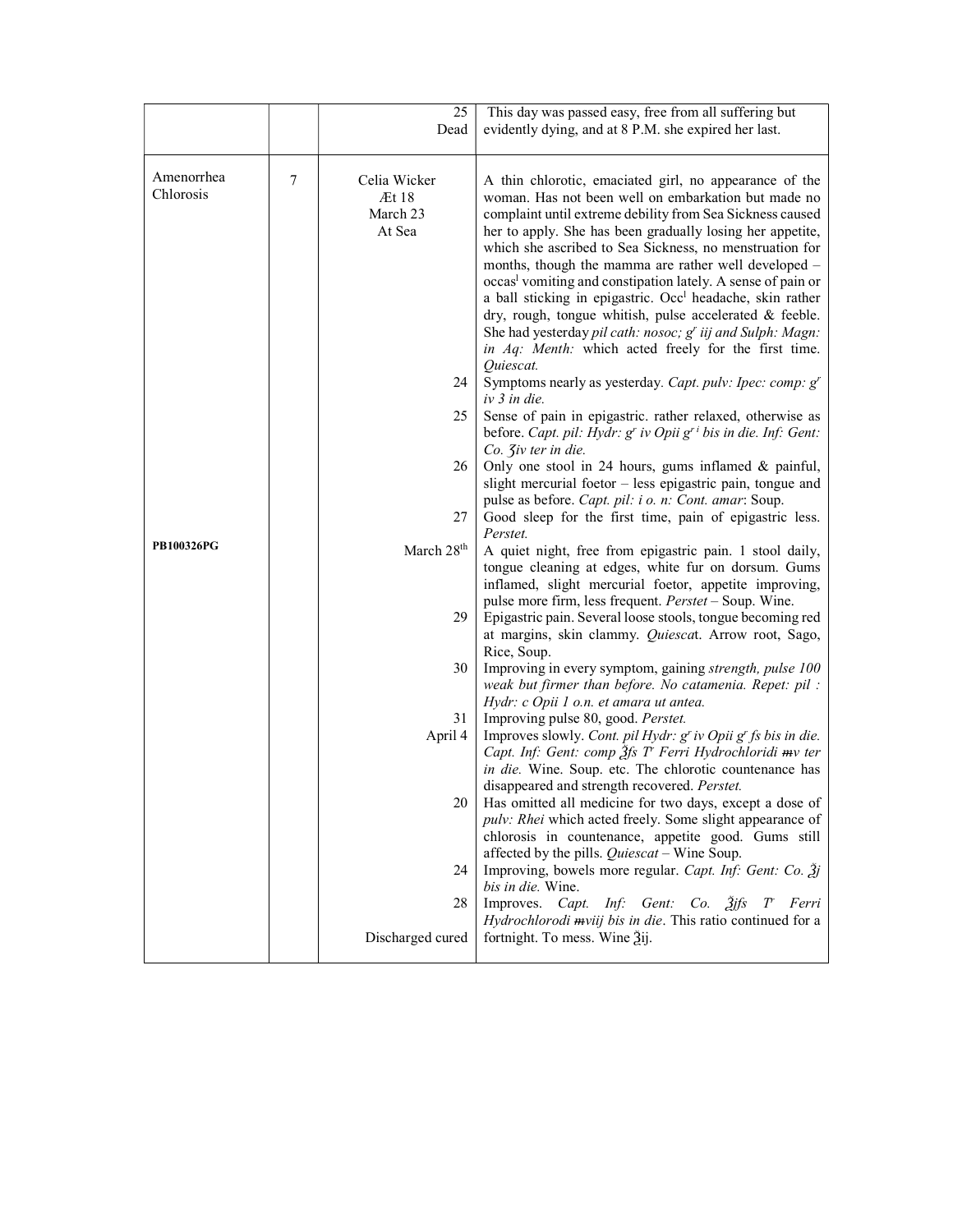| Colitis Colica    | 8 | Emma Hume<br>Æt: 25<br>April 6 <sup>th</sup> at Sea | Was taken into hospital for hypogastric pain, coursing<br>round loins, periodical, relieved on strong pressure. No<br>tumefaction, very anxious countenance, bowels reported<br>open, of which I have my doubts, urine free – tongue $\&$<br>pulse a very little altered. She has been suffering since 5<br>am. I administered to her $T$ Rhei $\zeta$ fs $T$ Cinnamon: Co. $\zeta$ fs<br>T' Opii $maxv Ag$ : Menth: $\zeta ifs - \ln \frac{1}{2}$ an hour no remission<br>of pain, repeated the draught with an increase of the<br>Laudanum to 3fs. A long interval of ease succeeded to<br>this, but the pain returned in the evening with increased<br>vigour, and some acceleration of the pulse with hardness,<br>flushing of face; pressure still produced relief. I bled her<br>to $\frac{3}{2}$ xvj freely, and there was no remission until she began<br>to become faint, when it ceased instanter. Immediately she<br>had <i>Calomel</i> $g^r x$ <i>Opii</i> $g^r$ <i>ij</i> and fell off in a profound sleep,<br>also an enema was administered before she slept. This<br>acted freely at the time of administering it. The night was<br>passed tranquilly, but cerebral disturbance from the<br>effects of the opium with slight gastric irritation. Now she<br>complains of hypogastric pain only on sitting erect or<br>turning in bed. No wine, face flushed with moisture,<br>tongue coated, moist, pulse natural. Capt. Hydr: Chloridi |
|-------------------|---|-----------------------------------------------------|---------------------------------------------------------------------------------------------------------------------------------------------------------------------------------------------------------------------------------------------------------------------------------------------------------------------------------------------------------------------------------------------------------------------------------------------------------------------------------------------------------------------------------------------------------------------------------------------------------------------------------------------------------------------------------------------------------------------------------------------------------------------------------------------------------------------------------------------------------------------------------------------------------------------------------------------------------------------------------------------------------------------------------------------------------------------------------------------------------------------------------------------------------------------------------------------------------------------------------------------------------------------------------------------------------------------------------------------------------------------------------------------------------------------------------------------------------|
| <b>PB100327PG</b> |   | 7<br>8                                              | g' vj Zingibus g' ij.<br>Much frontal and occipital pain, great heaving of chest,<br>restlessness during yesterday, tongue loaded, moist, pulse<br>natural but weak. Anxious countenance. She has had two<br>children, married. She had administered yesterday 3 doses<br>of Infus: Sennæ c Magn: Sulph: $2$ iij in each and T' Cinn:<br>Co. which with cathartic enema procured 4 stools, with<br>much relief. Now no headach free from abdominal pain,<br>urine free, tongue & pulse about natural. Quiescat.<br>Good day & night, except a pain from loins to nape of<br>neck, as if shooting, on rising in bed to erect. Now some<br>nausea and bitterness of taste, tongue & pulse about<br>natural, latter weak, 2 stools yesterday. Quiescat. Soup,<br>Arrow root, Sago.                                                                                                                                                                                                                                                                                                                                                                                                                                                                                                                                                                                                                                                                         |
|                   |   | 10<br>11                                            | No complaint except the pain of loins extending to<br>shoulder on rising in bed $-1$ stool daily, appetite<br>improving. Capt. Ol: ricini 3fs.<br>3 stools, return of headach, pulse slightly accelerated, no                                                                                                                                                                                                                                                                                                                                                                                                                                                                                                                                                                                                                                                                                                                                                                                                                                                                                                                                                                                                                                                                                                                                                                                                                                           |
|                   |   | 12                                                  | micturition for some time.<br>Feels better but abdomen is much tumefied and doughy<br>with uneasiness on sitting erect, or on pressure, bowels<br>free, tongue whitish, pulse 120 small. Om <sup>t</sup> . Soup. Capt. P.<br>Doveri g <sup>r</sup> v 3 die                                                                                                                                                                                                                                                                                                                                                                                                                                                                                                                                                                                                                                                                                                                                                                                                                                                                                                                                                                                                                                                                                                                                                                                              |
|                   |   | 13                                                  | Better though she complains of abdominal uneasiness, and<br>is restless, abdomen rather tumid with a sense of<br>fluctuation. No oedema of legs, tongue & pulse natural,<br>latter weak. Cont. P. Ipec: Co. ut antea.                                                                                                                                                                                                                                                                                                                                                                                                                                                                                                                                                                                                                                                                                                                                                                                                                                                                                                                                                                                                                                                                                                                                                                                                                                   |
|                   |   | 15                                                  | Improving. No complaint. Cont: p: Ipec: Co. until this<br>day. Quiescat. Soup                                                                                                                                                                                                                                                                                                                                                                                                                                                                                                                                                                                                                                                                                                                                                                                                                                                                                                                                                                                                                                                                                                                                                                                                                                                                                                                                                                           |
|                   |   | 18                                                  | Improving until yesterday, and out of bed, when she felt<br>severe frontal pain with soreness of abdomen. 1 stool, on<br>examination, abdomen was full and uneasy on pressure.<br>Very little urine passed, pulse accel <sup>d</sup> weak. I gave her<br>Mag: Sulph: Živ Aq: Menth: Žifs which procured several<br>loose stools in the night. Slumbering at present, states that<br>abdomen is less painful on pressure, pulse 99 feeble.<br>Quiescat. Soup.                                                                                                                                                                                                                                                                                                                                                                                                                                                                                                                                                                                                                                                                                                                                                                                                                                                                                                                                                                                            |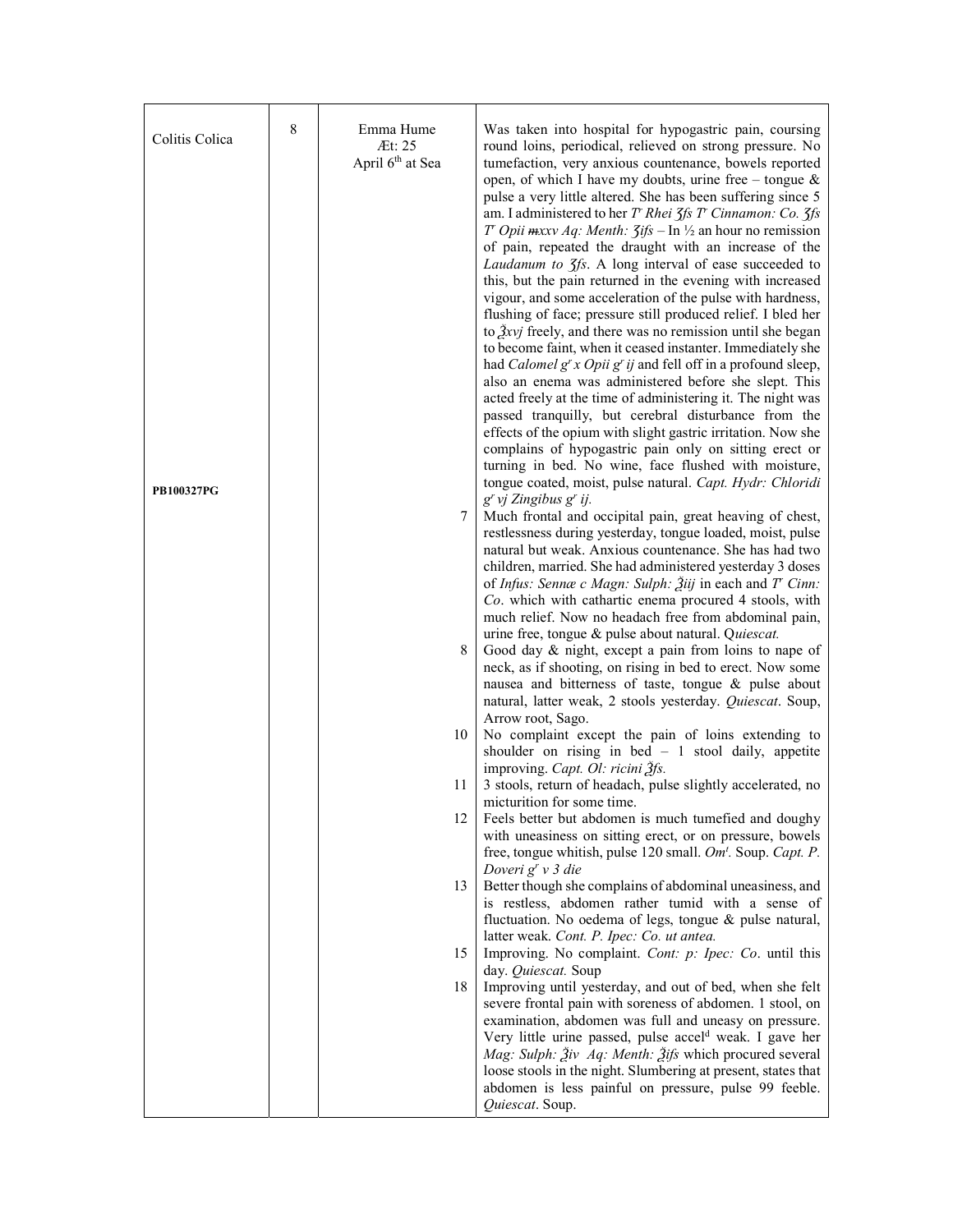| PB100328PG               |   | 20<br>21<br>April 22<br>24<br>27<br>Cured Discharged             | Convalescent, fullness of abdomen, no pain, tongue &<br>pulse natural. Quiescat.<br>Was up yesterday, feels again some general soreness of<br>abdomen, which is again distended and soft, appetite<br>good, pulse 84 small, tongue clean, 2 stools daily, no<br>urine. Soup. Quiescat.<br>Convalescent – and out of bed. Capt. Inf: Quassiae $\tilde{g}j$ bis<br><i>in die č Acid Sulph: dilute: mx.</i> Wine oz i<br>Convalescent. Perstet.<br>Recovered from all morbid feeling - Cont. Amar: decub:<br>[relicus?]. Catamenia established.                                                                                                                                                                                                                                                                                                                                                                                                                                                                                                                                                                                                                                                                  |
|--------------------------|---|------------------------------------------------------------------|---------------------------------------------------------------------------------------------------------------------------------------------------------------------------------------------------------------------------------------------------------------------------------------------------------------------------------------------------------------------------------------------------------------------------------------------------------------------------------------------------------------------------------------------------------------------------------------------------------------------------------------------------------------------------------------------------------------------------------------------------------------------------------------------------------------------------------------------------------------------------------------------------------------------------------------------------------------------------------------------------------------------------------------------------------------------------------------------------------------------------------------------------------------------------------------------------------------|
| Tympanitis<br>Hystericus | 9 | Mary Ventore<br>$\mathbb{H}25$<br>April 6 <sup>th</sup>          | Tall, rather full, with a very high complexion, had<br>children. Catamenia suppressed for some months. Was<br>seized last evening with Syncope, gastric and umbilical<br>pain, great tympanitic distension of abdomen. Stomach<br>irritable, tongue & pulse almost natural. Had a severe<br>convulsive hysterical paroxysm the day before. Is the<br>subject of the latter disease, and of Haematemesis. I gave<br>her <i>Hydr: Chloridi</i> $gr$ <i>vj</i> followed by a draught of $T$ .<br>Cinnmon: Co. 3ifs T' Rhei 3ij T' Opii mxx Aq: Menth 3ifs<br>Soon after I gave her Magn: Sulph: Jiij Aq: Menth: 2fs<br>followed by two cathartic enemata. In the night she had<br>several copious stools. Now much easier, and sensible<br>which was not the case before. Repet: Hydr: Chloridi: ut                                                                                                                                                                                                                                                                                                                                                                                                              |
|                          |   | April 7<br>8<br>9<br>10<br>13<br>14<br>18<br>Cured discharged 24 | antea et in hor: 4tis. Sulph: Magn: in Aq: Menth:<br>Improvement but late last evening she vomited a small<br>quantity of grumous blood diffused in a little water in the<br>dish. None since, stomach settled, bowels free. Quiescat.<br>Stomach acutely painful last evening with some emesis of<br>tea and other matter. A blister was applied, none giving<br>relief. Arrow root. Soup. light.<br>Some epigastric pain last evening. 1 stool, no emesis. She<br>took hor: somni, Liq: Ant: Plumbi: m-vj T' Opii mxx. Since<br>when there has been no return of the stomach affection $-$<br>Capt. Liq: Plumbi diacetalis mvj T' Opii mv bis in die.<br>No complaint. No stool. Rhei 3fs. Magn: Carbon: 3fs<br>statim sum <sup>t</sup> .<br>Rejected yesterday her soup with some grumous blood,<br>thin. No other complaint. 1 stool. pain Sulph: Magn: c Inf:<br>Sennæ Capt. Alumini g' v Aq: $\tilde{A}$ ij T' Opii mv ter in die. No<br>soup.<br>A severe lancinating pain under left mamma, bowels<br>confined. Capt. Mag: Sulph: 3fs Aq: Menth: 3tfs. Cont.<br>Mist: aluminis. Empl: Lyttæ part. dol:<br>Improving 2 stools daily, rejected soup yesterday.<br>Quiescat.<br>Recovered. No complaint. |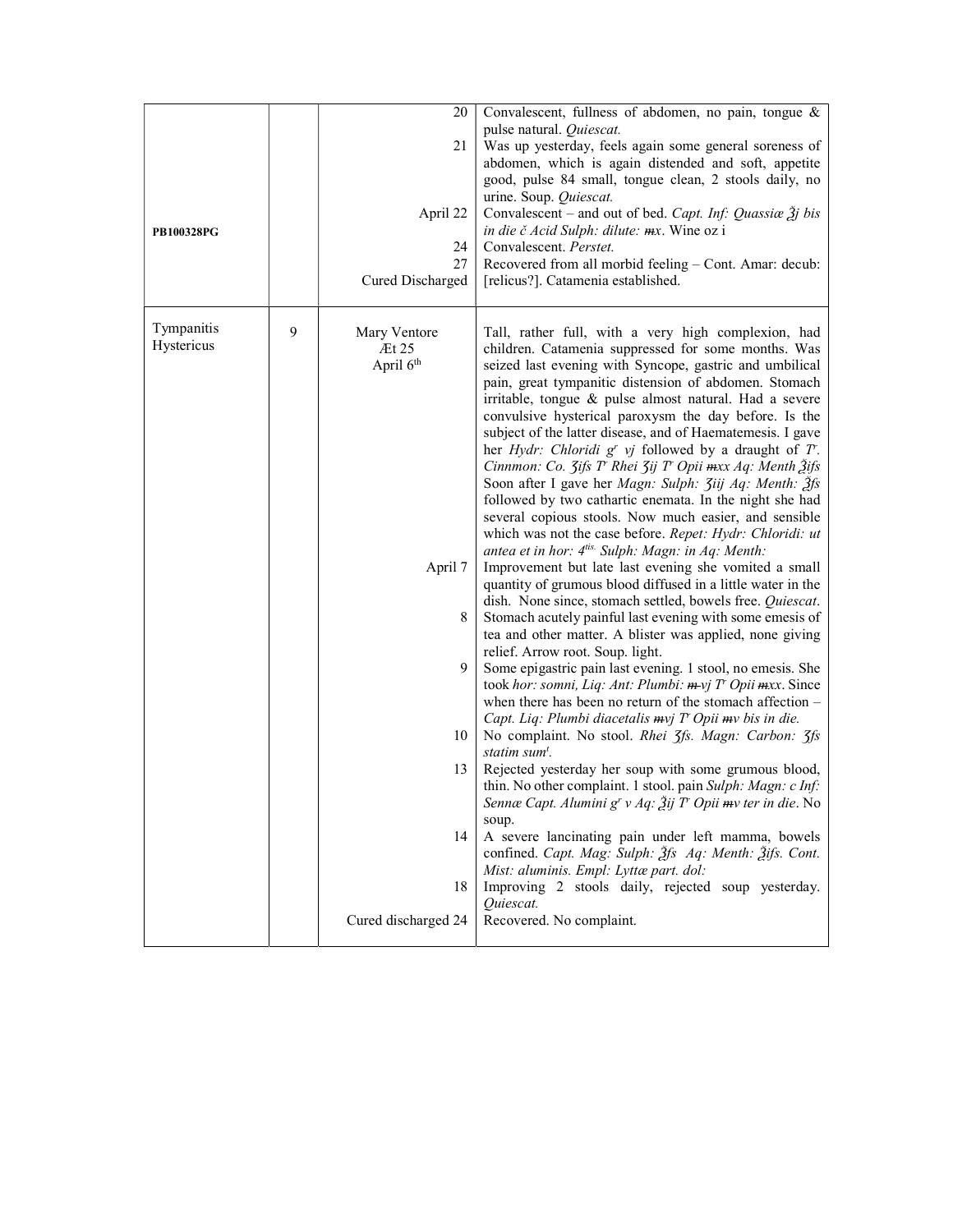| <b>PB100329PG</b> |    |                             |                                                                                                                    |
|-------------------|----|-----------------------------|--------------------------------------------------------------------------------------------------------------------|
| Hepatitis         | 10 | Mary Watson                 | Stout, tall, rather plethoric. Was seized a few days since                                                         |
| Chronica          |    | $\mathbb{H}$ 23             | with a pain in right hypochondria near the spine,                                                                  |
|                   |    | April 13 <sup>th</sup> 1848 | progressively increasing with slight acceleration of the<br>pulse, and some constipation. She had an emetic on the |
|                   |    |                             | 11 <sup>th</sup> and <i>Calomel Jalap</i> and <i>Sulph: Magn</i> : yesterday which                                 |
|                   |    |                             | acted with some relief, but the pain again returned this                                                           |
|                   |    |                             | morning with violence extending to the spine and right                                                             |
|                   |    |                             | shoulder and arm increased on inspiration (full). Tongue                                                           |
|                   |    |                             | clean, pulse accelerated, small, soft, faintness from the                                                          |
|                   |    |                             | pain. Vensect: ad 3xxvj. The blood flowed in a full though<br>small stream, without any relief on inspiration, or  |
|                   |    |                             | producing faintness, though she was bled in the erect                                                              |
|                   |    |                             | posture. Capt. Sol: Antim: nosocomial: 2fs. 3-horis. To                                                            |
|                   |    |                             | bed.                                                                                                               |
|                   |    |                             | She has been some time in Millbank hospital, a short time                                                          |
|                   |    |                             | prior to embarkation, for something of the same disease,                                                           |
|                   |    | 14                          | for which she had been blistered but never bled.<br>No relief of hypochondriacal pain, it is high in back of       |
|                   |    |                             | hypochondria, shooting or rather extending to Scapular                                                             |
|                   |    |                             | and shoulder, is of an aching kind. She lies quiet as if she                                                       |
|                   |    |                             | did not suffer but motion or full inspiration produces it.                                                         |
|                   |    |                             | No other morbid symptoms, tongue, skin and pulse                                                                   |
|                   |    |                             | natural, bowels free, no thirst. She has taken Sol: Nit: Pot:                                                      |
|                   |    | 15                          | cum Antim: Nit: Tartart.<br>Pain much less, sickness from medicine.<br>Cont.                                       |
|                   |    |                             | medicament:                                                                                                        |
|                   |    | 16                          | Much remission of pain, otherwise as before. Much                                                                  |
|                   |    |                             | sickness, 1 stool. Cont. medicament:                                                                               |
|                   |    | 17<br>18                    | No pain. Cont. Mist: 3 in die.<br>Some return of pain. 2 stools, no sickness from medicine.                        |
|                   |    |                             | Capt. Antim: Pot: Tartaritas $g^r$ fs Aq: $\tilde{g}$ j Ext: Hyoscium:                                             |
|                   |    |                             | $g^r$ iv 4 horis.                                                                                                  |
|                   |    | 20                          | No pain or other morbid symptom. Cont. medicament:                                                                 |
|                   |    | 22<br>24                    | Convalescent, out of bed. Quiescat                                                                                 |
|                   |    |                             | Some return of pain last evening and now. Repet: Mist:<br>Antim Pot: Tartar: c Ext: Hyosc: Empl: Lyttæ parte       |
|                   |    |                             | dolente.                                                                                                           |
|                   |    | 25                          | Constant pain, described as sometimes burning at others                                                            |
|                   |    |                             | like the burning of so prickling of needles about the                                                              |
|                   |    |                             | scapular and acromion regions. The least motion or<br>pressure causes her to wince, rendering examination          |
|                   |    |                             | difficult. There is no other morbid symptom. Rx Antim:                                                             |
|                   |    |                             | Pot: tartarit: g'iv Ext Hyosc: Jij Pot: Nitrat: Jij Aquæ                                                           |
|                   |    |                             | Žviij Ži 3 horis capt. ft. somni Capt. Hydr: Chlor: $\partial i$ Opii                                              |
| <b>PB100330PG</b> |    |                             | g' ij Ung: Hyd: fort: porte. vescicat.                                                                             |
|                   |    | April 26                    | No remission of pain which is principally felt between the<br>acromion and spine, described as so many needles     |
|                   |    |                             | prickling her, little sleep. 1 stool, centre of tongue                                                             |
|                   |    |                             | roughish and moist, thirst – pulse in the evening 92, now                                                          |
|                   |    |                             | 84 small. Whilst in Millbank hospital for the same she                                                             |
|                   |    |                             | attempted to cut her thumb as she stated to me on board -                                                          |
|                   |    |                             | Being of opinion that mercury is the only remedy to her<br>affection I administered the Calomel in scruple doses.  |
|                   |    |                             | Cont. pil: Calomel et Opii h.s. et perstet in ceteris                                                              |
|                   |    | 28                          | No complaint, very little uneasiness of side pulse 2 weak,                                                         |
|                   |    |                             | tongue clean, blister dressed with strong mercurial                                                                |
|                   |    |                             | ointment. She had this morning <i>Magn: Sulph: 3fs Cont.</i>                                                       |
|                   |    |                             | Calomel et Opium.                                                                                                  |
|                   |    |                             |                                                                                                                    |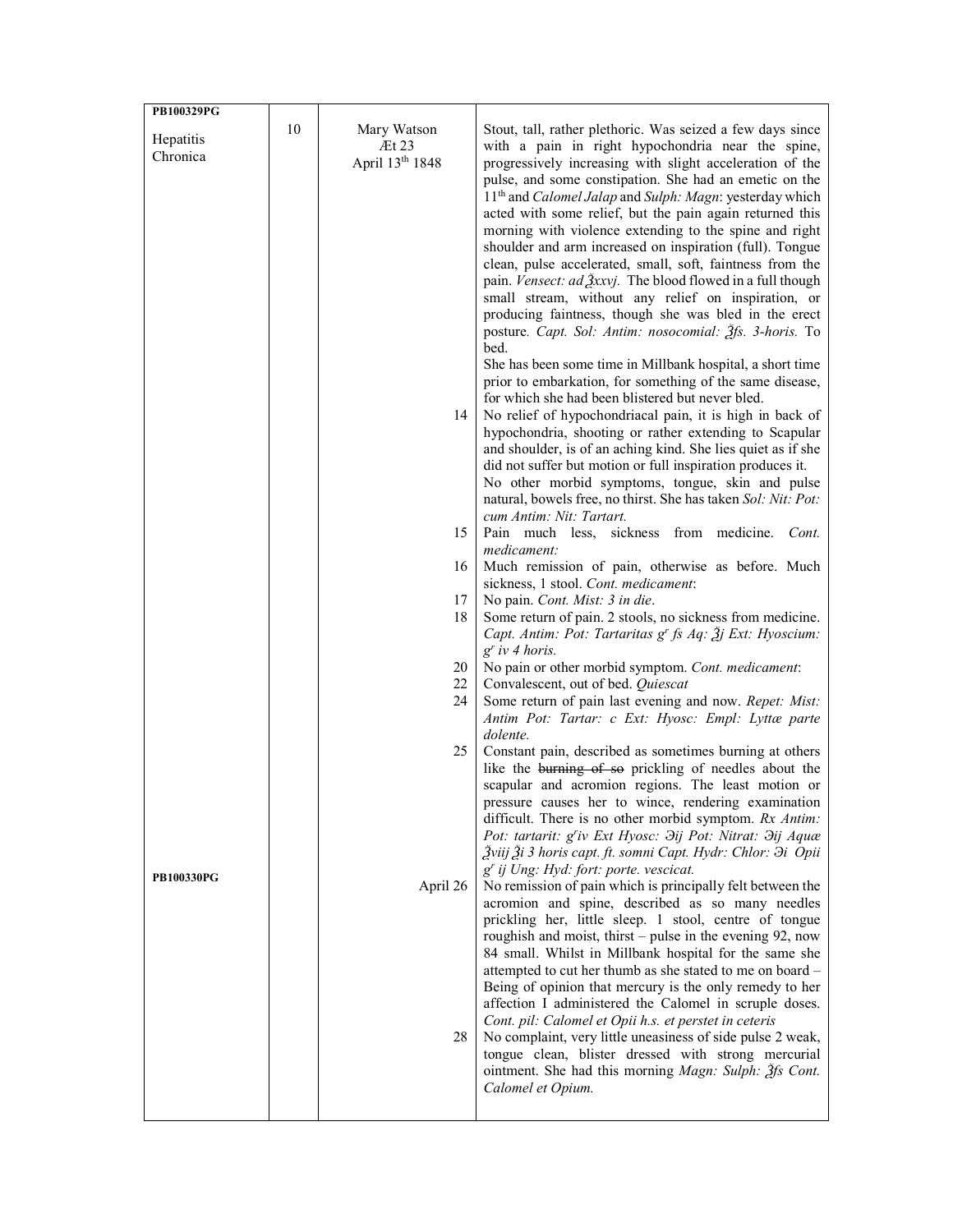|                   | 29              | No pain. Sleeps well on affected side, which she never did        |
|-------------------|-----------------|-------------------------------------------------------------------|
|                   |                 | before, gums much inflamed and painful. Cont.                     |
|                   |                 |                                                                   |
|                   |                 | medicament et Ung: Hydr: part: varienta                           |
|                   | 30              | No complaint but of the gums and disagreeable Saliva,             |
|                   |                 | bowels open, tongue & pulse natural. Had no Calomel last          |
|                   |                 | night. Blistered surface dressed with Ung: Hydr: fort: It is      |
|                   |                 | nearly healed – Suph: Magn: $\tilde{\mathcal{A}}$ fs              |
|                   | May 2           | No complaint except of mouth, allowed to arise – bowels           |
|                   |                 | free. Quiescat.                                                   |
|                   | May 5           | No return of complaint, ptyalism, blistered surface healed.       |
|                   |                 | Conval <sup>t.</sup> Soup.                                        |
|                   | 6               | Complains of pain in all her bones $-$ no return of former        |
|                   |                 | pain, ptyalism, bowels open. Garg: alumins. Soup.                 |
|                   | 8 <sup>th</sup> | Slight pain between scapula on full inspiration. Magn:            |
|                   |                 | Sulph: 3fs mouth sore, breathe very foetid.                       |
|                   | 9               | Pain in spine between the scapula not in any other place.         |
|                   |                 | Repet: p. Doveri g' xv h.s. statim Capt. Magn: Sulph: 3fs.        |
|                   | 10              | Pain shifting from spine to side, no pain or fulness of side      |
|                   |                 |                                                                   |
|                   |                 | on pressure. Capt. pil: Hydr: $gr$ v bis in die.                  |
|                   | 12              | Pain of hypochondriac, close under the best false rib,            |
|                   |                 | painful on pressure, increased on inspiration, extending to       |
|                   |                 | right shoulder and left arm, otherwise as before pulse 76         |
|                   |                 | soft. She does not appear to suffer much, mouth now but           |
|                   |                 | slightly sore, bowels freely purged. Emp: Lyttæ                   |
|                   |                 | Hypochondriac.                                                    |
|                   | 13              | Much complaint of pain at back of hypochondriac,                  |
|                   |                 | respiration increases the pain. No other marked                   |
|                   |                 | symptoms. Cont. pil: Hydr: blister dressed with Ung:              |
|                   |                 | <i>Hydr: fort:.</i> Con <sup>t</sup> . Sol: Antimon: 2fs ter die. |
| <b>PB100331PG</b> | 14              | Good night inclined to sleep. No alteration in the                |
|                   |                 | symptoms. Perstet. Had grapes for some days, only $\frac{1}{2}$   |
|                   |                 | dozen a day.                                                      |
|                   | 15              | Pain of hypochondre still present, that of acromion gone,         |
|                   |                 | gums slightly affected – perstet.                                 |
|                   | 16              | Less pain, blistered surface dressed with Ung: Hydr: et           |
|                   |                 | Antim: Pot: Tartorite. Capt. p. Ipecacuanha gr v bis in die       |
|                   |                 | - Magn: Sulph: Žiij.                                              |
|                   | 17              | All pain again removed, pain from Antimony in the                 |
|                   |                 | ointment, gums painful, several stools - perstet.                 |
|                   | 19              | No pain, ptyalism,<br>Improving.<br>Perstet.<br>Omit:             |
|                   |                 | medicamenta                                                       |
|                   | 21              | Improving. Blister dressed with Cerat: Resina. - Capt. pil        |
|                   |                 | Hydr: $gr$ v $o$ : nocte.                                         |
|                   | 25              | All Hepatitis disease apparently removed, no ptyalism.            |
|                   |                 | Omit: pil: Hydr: applic: Ung: Hydrarg et Cerat: Resina            |
|                   |                 | in part, equal;                                                   |
|                   | 31              | Has been convalescing until today, when a pain attacking          |
|                   |                 | the spine from loins of right side, became troublesome.           |
|                   |                 | This I ascribed to cold. appli: Empl: Lyttæ Hypochondri.          |
|                   |                 | Magn: Sulph: <i>Jiij - Capt. P. Doveri g' v 3 in die.</i>         |
|                   | June 2          | All pain again removed. Capt. Hydr: Chlor: g' ij Pulv.            |
|                   |                 | Antim: Co. $gr$ iv bis in die                                     |
|                   | June 4          |                                                                   |
|                   |                 | Some troublesome pain between<br>scapulæ,<br>none                 |
|                   |                 | elsewhere, bowels rather confined, mouth sore, breathe            |
|                   |                 | foetid. Magn: Sulph: Cont. p: Doveri - Om <sup>t</sup> Calomel et |
|                   |                 | Antimoni pulv: comp.                                              |
|                   | 7               | Improves – is out of bed – no return of pain – she had for        |
|                   |                 | ten days grapes and oranges $-$ in small quantity $-$ Soup $-$    |
|                   |                 | Soft bread. This she has had since the $11th$ of May at the       |
|                   |                 | Cape.                                                             |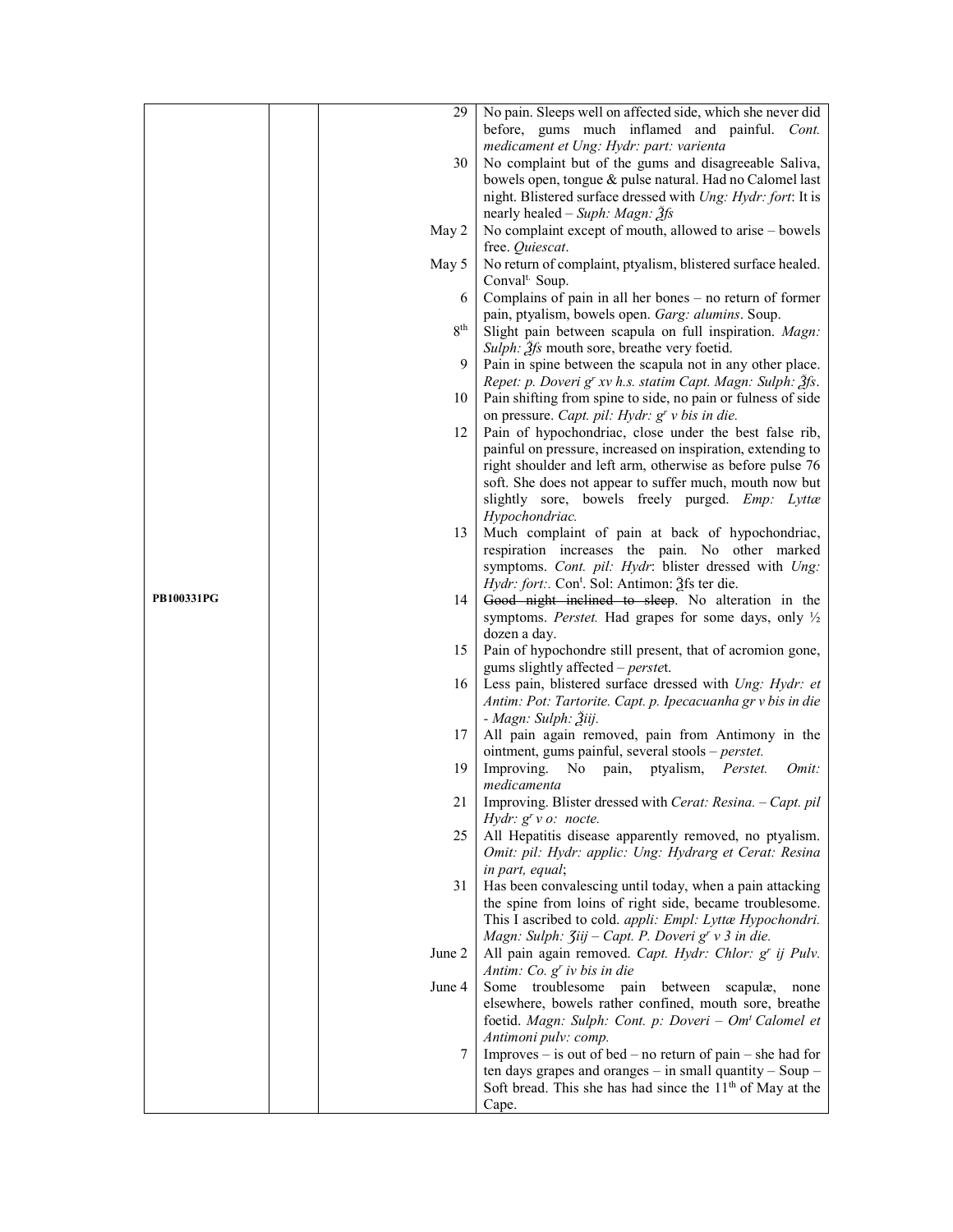|                               |    | 10<br>12<br>15<br>25 <sup>th</sup><br>Cured Discharged | Convalescent walks about but the weather is too severe to<br>admit her on deck.<br>Some uneasiness today between shoulders. Quiescat.<br>Soup etc as before.<br>No return of complaint, appetite good and anxious for full<br>diet. Some soreness of gums, no mercurial foetor, is<br>making herself in the hospital. Wine 1 oz daily – and to be<br>continued - <i>Inf:</i> Gent: Co. $\tilde{A}$ <i>j</i> bis in die.<br>Up to this date she has been improving and no return of<br>pains – is active, and has not lost much flesh – she<br>continued the Bitters with Sulph: Magn: occasionally.<br>July 29 <sup>th</sup> Up to this date no return and is fattening. I saw<br>her in Hulk on Sunday last.                                                                                                                                                                                                                                                                                                                                                                                                                                                                                                                                                                                                                                                                                                       |
|-------------------------------|----|--------------------------------------------------------|---------------------------------------------------------------------------------------------------------------------------------------------------------------------------------------------------------------------------------------------------------------------------------------------------------------------------------------------------------------------------------------------------------------------------------------------------------------------------------------------------------------------------------------------------------------------------------------------------------------------------------------------------------------------------------------------------------------------------------------------------------------------------------------------------------------------------------------------------------------------------------------------------------------------------------------------------------------------------------------------------------------------------------------------------------------------------------------------------------------------------------------------------------------------------------------------------------------------------------------------------------------------------------------------------------------------------------------------------------------------------------------------------------------------|
| PB100332PG                    | 11 | Mary Williams                                          |                                                                                                                                                                                                                                                                                                                                                                                                                                                                                                                                                                                                                                                                                                                                                                                                                                                                                                                                                                                                                                                                                                                                                                                                                                                                                                                                                                                                                     |
| Hypertrophic<br>Cordis Asthma |    | Æt 35<br>April 24 <sup>th</sup><br>25                  | Thin, asthmatic. Pain of thorax under right mamma,<br>shooting between scapula, catching on inspiration, skin<br>soft, bowels free from medicines taken for a few days,<br>principally antimonial, tongue whitish, moist, pulse 100<br>with a thrill, and round. Has been suffering from asthma a<br>long time, of which I was not aware, and suffered severely<br>from Sea Sickness, and does so, on the ship being tossed<br>about. Venect: Statim. Empl: Lyttæ. L. D.<br>About 12 oz were abstracted in a full and free stream,<br>without fainting. Complained of nausea on the blood<br>stopping and a complete spastic convulsion as if it were<br>the last effort, every member and muscle rigidly stiff.<br>Pulse at the same time good, slow. On sprinkling strongly<br>with water, sudden relaxation followed. During the night<br>she had several slight fits of a similar kind. She has had<br>one in every instance now on being raised to the<br>perpendicular in her bed. to urine, of which there was a<br>retention until now. For this I gave her <i>Liquor: Am:</i> $mx$<br>Spirit: Aeth: Nitr: mxx Aqua Menthe 3 <i>j</i> . This revived her<br>& soon after she passed a large quantity of urine. Had a<br>repetition of those fits, for each of which I administered<br>the above $-$ No thoracic pain now, blister painful, tongue<br>& pulse natural. Capt. Mist: Camph: 3j. Liq: Ammon: mx |
|                               |    | 26                                                     | Spirit: Aeth: Nitr: mxx T <sup>r</sup> Opii mv 3 die. Wine 1/2 oz<br>A few fits, slight, produced by going on the pan or to<br>urine. Pulse at night 92, now 82. No pain, some sleep,<br>urine copious, thirst, tongue slightly rough, some<br>abdominal soreness. Capt. Rhei 3fs Aq: Menth: 3fs Rx.<br>Mist: Camph: $\tilde{g}$ j Spirit Aeth: Nitr: $\tilde{g}$ fs Tr. Opii $\tilde{m}$ xx $\tilde{g}$ ifs                                                                                                                                                                                                                                                                                                                                                                                                                                                                                                                                                                                                                                                                                                                                                                                                                                                                                                                                                                                                        |
|                               |    | 27                                                     | 3 die Capt.<br>Quiet night. abdomen uneasy. No sleep. No fainting. Pulse<br>84 jerking with a thrill - Capt. Hydr: Chlorid: $g^{r}$ v et in                                                                                                                                                                                                                                                                                                                                                                                                                                                                                                                                                                                                                                                                                                                                                                                                                                                                                                                                                                                                                                                                                                                                                                                                                                                                         |
|                               |    | 28                                                     | hor: 3. Ol ricini Ziij Aq: Menthe Žj.<br>7 stools in night, now compe <sup>tt</sup> pulse 78. Capt. h.s. Doveri                                                                                                                                                                                                                                                                                                                                                                                                                                                                                                                                                                                                                                                                                                                                                                                                                                                                                                                                                                                                                                                                                                                                                                                                                                                                                                     |
|                               |    | 29<br>30                                               | $g^{r}$ x<br>Debility. Prostration no pain free expectoration pulse 84,<br>no sleep, repet: Mist: Camph: ut antea. Soup. Wine 2j<br>No complaint except of debility, pulse 84 jerking thrilling                                                                                                                                                                                                                                                                                                                                                                                                                                                                                                                                                                                                                                                                                                                                                                                                                                                                                                                                                                                                                                                                                                                                                                                                                     |
|                               |    | May 1                                                  | - no stool. She had h.s. P: Doveri $g^r x$ Quiescat.<br>Good night, debility, 4 stools in night, pulse 88, rather full                                                                                                                                                                                                                                                                                                                                                                                                                                                                                                                                                                                                                                                                                                                                                                                                                                                                                                                                                                                                                                                                                                                                                                                                                                                                                              |
|                               |    | 2                                                      | thumping – jerking. No soup or wine.<br>Bowels open from <i>Ol: ricini</i> taken at bed time, pulse then<br>100 full, throbbing now 84, free expectoration with cough,<br>which she has had some time $-$ Soup.                                                                                                                                                                                                                                                                                                                                                                                                                                                                                                                                                                                                                                                                                                                                                                                                                                                                                                                                                                                                                                                                                                                                                                                                     |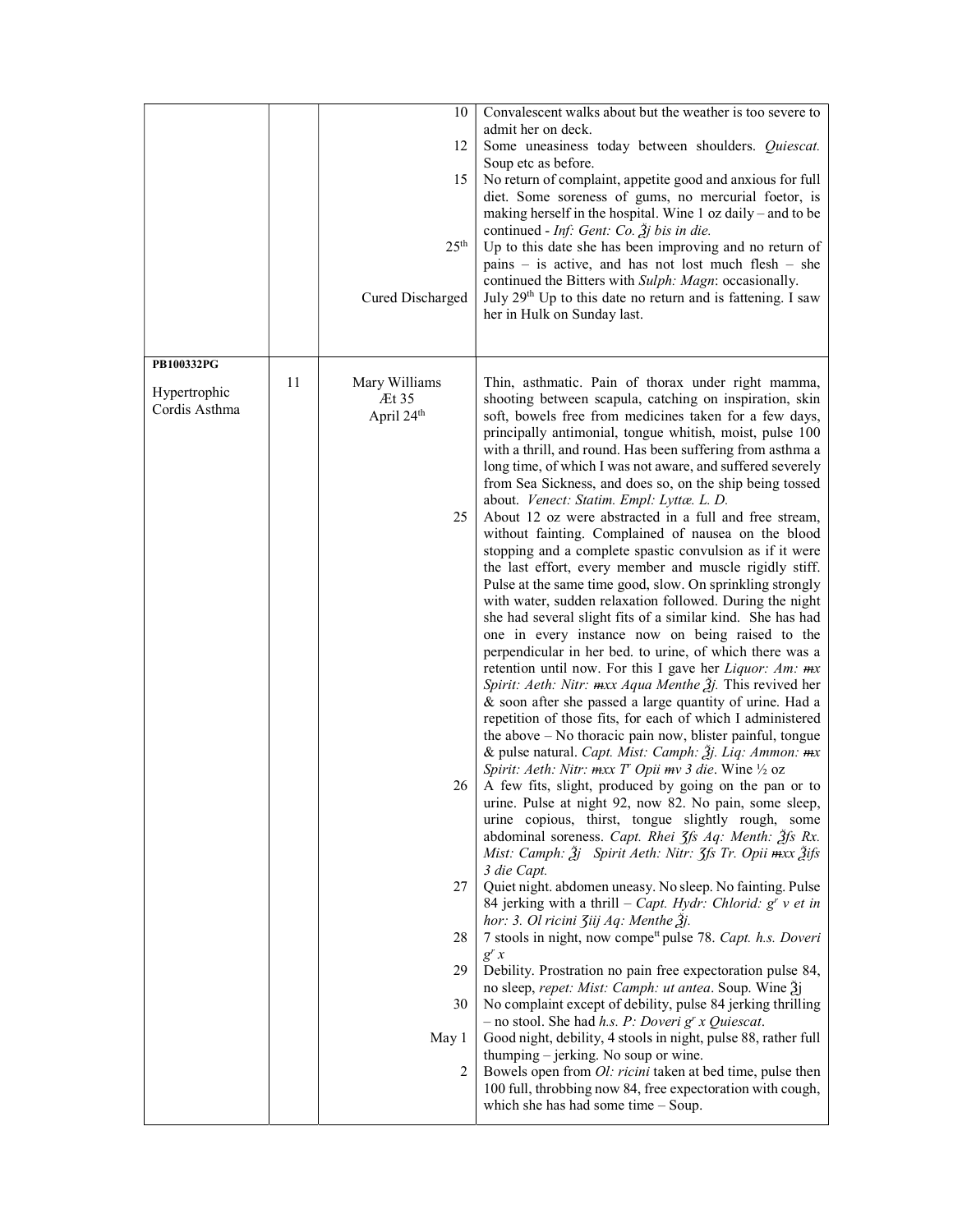|            |                     | Restless night, some pain between scapulæ and                                                                                      |
|------------|---------------------|------------------------------------------------------------------------------------------------------------------------------------|
|            | 3                   | constriction of chest. Asthmatic – pulse 90, hard, jerking.                                                                        |
|            |                     | Capt. Ipecacuan: g' fs Aqua Ѯfs. T' digital: mvj 4 horis                                                                           |
|            | 4                   | Much pain and constriction of chest, expectoration free,                                                                           |
|            |                     | pulse 80, softer. Capt. Mist: Camph: Ži Spirit: Aeth:                                                                              |
|            |                     | Nitros: $mx T$ digital: $my$ Ipecacu: $gr$ fs 4 hor. Soup.                                                                         |
|            | 5                   | Symptoms nearly as at last report, anorexia - $Omit$ :                                                                             |
|            |                     | Mistura. Capt. Mist: Camph: Žifs T' Scillæ, Spirit: Aeth:                                                                          |
|            |                     | Nitros: áá mxx P. Doveri g' iij 4 horis.                                                                                           |
|            | 6                   | Symptoms nearly as above, great anxiety, 2 stools, pulse                                                                           |
|            |                     | full, throbbing - Omit: Mist: app: stern: Empl: Lyttæ                                                                              |
|            |                     | Some sleep, one loose stool, constriction, p: thumping 88.                                                                         |
|            |                     | Quiescat.                                                                                                                          |
|            | May 8 <sup>th</sup> | Occasional weakness almost amounting to fainting, trunk                                                                            |
| PB100333PG |                     | warm, feet cold, occasional pain to spine, 2 stools -tongue                                                                        |
|            |                     | rather furred, pulse thumping round, as also the heart,                                                                            |
|            |                     | constriction of chest, rattling of mucus in trachea, free                                                                          |
|            |                     | expectoration. Capt. Ext: Hyas: g' iij Ipec: g' i 3 in die.                                                                        |
|            | 9                   | Slept well in night, otherwise as at last report, a degree of                                                                      |
|            |                     | hectic flush. 1 stool, a red patch in centre of tongue as if a                                                                     |
|            |                     | piece had been cut out, debility great, pulse 89, strong.                                                                          |
|            |                     | Perstet.                                                                                                                           |
|            | 11                  | Improving. Less constriction, pulse 81, still thumping as                                                                          |
|            |                     | also the heart, some appetite. Capt. Ext; Conii g' iij Ipec:                                                                       |
|            |                     | $g'$ i 3 die. Soup                                                                                                                 |
|            | 12                  | Seized last evening with a severe anaesthesia paroxysm,<br>face pallid, respiration almost suspended. A severe cutting             |
|            |                     | pain through lower part of thorax, shooting to the spine,                                                                          |
|            |                     | taking a circuit of thorax, gasping, mucus rattle, difficult                                                                       |
|            |                     | expectoration. I gave her Liquor: Ammon: Spirit: Aeth:                                                                             |
|            |                     | Nitros: T Opii etc repeated it in one hour. Sinapisms to                                                                           |
|            |                     | the feet, and a blister to the epigastric. The rest of the                                                                         |
|            |                     | morning was past rather tranquilly, when the paroxysm                                                                              |
|            |                     | again returned in the forenoon, with voice very faint, face                                                                        |
|            |                     | death like, eye lids closed, but pulse still strong thrilling.                                                                     |
|            |                     | Cont. Haust: ut supra. Brandy & water often.                                                                                       |
|            | 13                  | The day passed in stupor, lids closed, rolling in the night,                                                                       |
|            |                     | and is now more animated, eyes kept open with difficulty,                                                                          |
|            |                     | says the light affects them, pulse still thrilling. Sucks                                                                          |
|            |                     | grapes. She took the following in the night.                                                                                       |
|            |                     | $T$ Scillæ $T$ Opii: Spirit: Aeth: Nitr: áá $\zeta$ i Aqua $\zeta$ 3. $\zeta$ i - 4                                                |
|            |                     | horis. Quiescat.                                                                                                                   |
|            | 16                  | Somewhat improving, respiration more free. Some sleep                                                                              |
|            |                     | each night. Had one paroxysm this morning relieved by                                                                              |
|            |                     | the draught as above. Is cheerful and in hopes of recovery.                                                                        |
|            |                     | Quiescat.                                                                                                                          |
|            | 19                  | Some slight improvement, better nights, some constriction                                                                          |
|            |                     | of chest, for which a blister was applied, and the draughts<br>with some variation administered – Perstet in Haustibus.            |
|            | May 21              | A severe paroxysm each night, with constriction of chest                                                                           |
|            |                     | and difficult respiration – pulse thumping. She took in the                                                                        |
|            |                     | night, and day, the following. Inf. Amar: Mist: Camph: áá                                                                          |
|            |                     | Ѯij T <sup>r</sup> digit: <del>m</del> xxx T <sup>r</sup> Scillæ <del>m</del> 80 T <sup>r</sup> Opii <del>m</del> -40. Ѯi pro dosi |
|            |                     | Perstet.                                                                                                                           |
|            | 23                  | Constriction, evidently losing ground, respiration                                                                                 |
|            |                     | becoming more laborious, bowels free, pulse still no                                                                               |
|            |                     | impression made on it. Blister discharging. Perstet.                                                                               |
|            | 25                  | Better nights, did not require any antispasmodic medicine.                                                                         |
|            |                     | Took Inf. Amar: cum Acid Sulph: in the day. Nauseates all                                                                          |
|            |                     |                                                                                                                                    |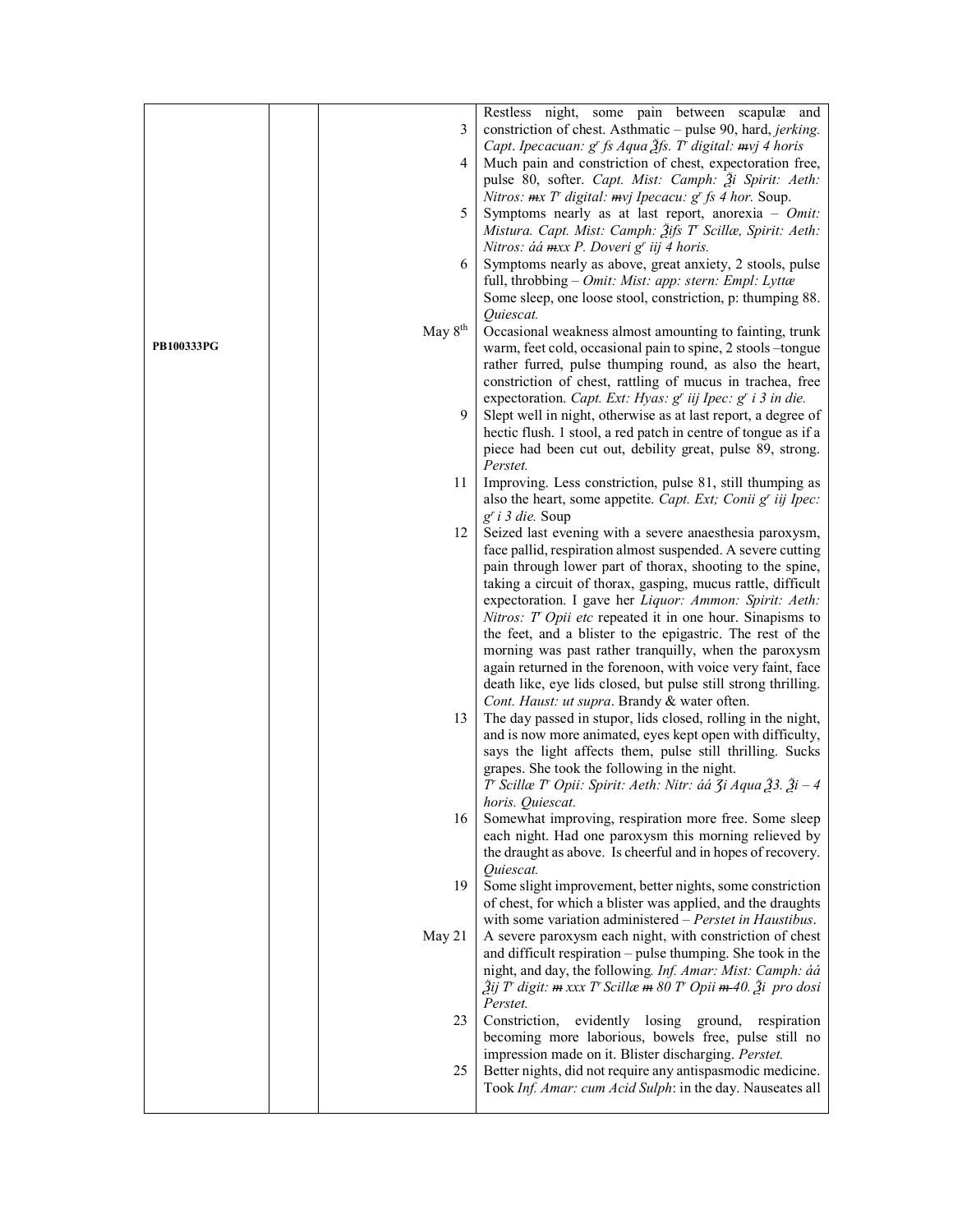|             |    | 27                                                           | medical comforts, her only diet is soft bread and tea. Cont.<br>Amar: Has had one ounce Conii daily which I omitted.<br>Bad night from the confined atmosphere, all apertures<br>being closed, from the heavy sea and rolling of ship. An<br>occ <sup>1</sup> slight fit of suffocation, pulse as usual. Perstet pro re                                                                                                                                                                                                                                                                                                                                                                                                                                                                                                                                                                                                                                                                                                                                                                                                                                                                                                                                                                                                                                              |
|-------------|----|--------------------------------------------------------------|----------------------------------------------------------------------------------------------------------------------------------------------------------------------------------------------------------------------------------------------------------------------------------------------------------------------------------------------------------------------------------------------------------------------------------------------------------------------------------------------------------------------------------------------------------------------------------------------------------------------------------------------------------------------------------------------------------------------------------------------------------------------------------------------------------------------------------------------------------------------------------------------------------------------------------------------------------------------------------------------------------------------------------------------------------------------------------------------------------------------------------------------------------------------------------------------------------------------------------------------------------------------------------------------------------------------------------------------------------------------|
|             |    | 30                                                           | nata<br>Good night, but emaciation and debility are extreme.<br>Suffers much from rolling and pitching of ship. Cont.<br>Amar: Acid:                                                                                                                                                                                                                                                                                                                                                                                                                                                                                                                                                                                                                                                                                                                                                                                                                                                                                                                                                                                                                                                                                                                                                                                                                                 |
|             |    | June 1st                                                     | Indifferent night from rolling of ship, is kept in the<br>semierect position, losing ground fast, bowels relaxed,<br>hectic flush. Quiescat                                                                                                                                                                                                                                                                                                                                                                                                                                                                                                                                                                                                                                                                                                                                                                                                                                                                                                                                                                                                                                                                                                                                                                                                                          |
|             |    | 3                                                            | Losing ground, restlessness debility great. Constriction of<br>chest amounting to suffocation. Capt. T <sub>r</sub> Opii. Liq: Amm:<br>áá mx T Scillæ mxx Ext: Ѯi 3 die.                                                                                                                                                                                                                                                                                                                                                                                                                                                                                                                                                                                                                                                                                                                                                                                                                                                                                                                                                                                                                                                                                                                                                                                             |
|             |    | 6                                                            | All symptoms nearly as above with some variation, pulse<br>still thumping, as also that at the heart. Some slight<br>variation in the draughts which are all ineffectual.                                                                                                                                                                                                                                                                                                                                                                                                                                                                                                                                                                                                                                                                                                                                                                                                                                                                                                                                                                                                                                                                                                                                                                                            |
|             |    | 8                                                            | Nights easier as far as the rolling of the ship permitted -<br>Cont. Amon: c T' digital: -                                                                                                                                                                                                                                                                                                                                                                                                                                                                                                                                                                                                                                                                                                                                                                                                                                                                                                                                                                                                                                                                                                                                                                                                                                                                           |
|             |    | 14                                                           | Had been improving, slowly with the bitters and digitalis,<br>but gaining no strength.                                                                                                                                                                                                                                                                                                                                                                                                                                                                                                                                                                                                                                                                                                                                                                                                                                                                                                                                                                                                                                                                                                                                                                                                                                                                               |
|             |    | 19                                                           | Nights alternately good and bad, but progressive sinking,<br>frequent fits of apparent asphyxia. Cont. medicamenta.                                                                                                                                                                                                                                                                                                                                                                                                                                                                                                                                                                                                                                                                                                                                                                                                                                                                                                                                                                                                                                                                                                                                                                                                                                                  |
|             |    | 23                                                           | No improvement. Om <sup>t</sup> . Amar: Capt. Quin: disulph: g' fs<br>Acid Sulph. dil mv Aq: $\tilde{\mathcal{Z}}$ i bis in die. Haust. Antispasmod:<br>nocte pristante si op. sit.                                                                                                                                                                                                                                                                                                                                                                                                                                                                                                                                                                                                                                                                                                                                                                                                                                                                                                                                                                                                                                                                                                                                                                                  |
|             |    | 28<br>Died                                                   | Slow but certain sinking daily. Left off all medicines some<br>days. Kept alive by brandy.                                                                                                                                                                                                                                                                                                                                                                                                                                                                                                                                                                                                                                                                                                                                                                                                                                                                                                                                                                                                                                                                                                                                                                                                                                                                           |
| B100334PG   |    |                                                              |                                                                                                                                                                                                                                                                                                                                                                                                                                                                                                                                                                                                                                                                                                                                                                                                                                                                                                                                                                                                                                                                                                                                                                                                                                                                                                                                                                      |
| Hæmetemesis | 12 | Mary Ventore<br>Aet. 23<br>April 30 <sup>th</sup><br>At Sea. | Was brought into hospital last evening vomiting in mouth<br>fulls blood about $\frac{1}{2}$ a pint in all, dark, thin, not coagulated,<br>and not mixed with any other matter. Had 2 similar fits<br>two hours previously, and reported the quantity vomited<br>great, pulse slow, tranquil & small, surface below natural,<br>bowels reported relaxed. I gave her Nitrat: pot:g' xx<br>alumin $g^{r}$ x T' Opii $mx$ 3 horis with cold water to stomach<br>- or rather tepid - and vinegar. She vomited in the night<br>about $\frac{1}{2}$ a pint and she was at 5 a.m. this day when I saw<br>her in a state of comatose insensibility. The whole surface<br>and feet were cold. face and lips blanched omitting a<br>bloody fluid, scarcely any pulse. I applied heat to the<br>stomach and feet, and ammonia to the nose, which after<br>some considerable application of it reanimated her, with<br>some struggles at respiration. I forced open the Jaws by a<br>spatula and administered volatilis and other diffusible<br>stimuli with great difficulty in deglutition. By one violent<br>struggle at length swallowed- Ol. Terebinthia was rubbed<br>over the stomach all this time which produced much<br>irritation, and for the first time for many hours she spoke,<br>calling for drink. Blister epigastrio. Hot sand to the feet.<br>Fotus abdomeni. |
|             |    | May $1st$                                                    | More animation, speaks, tendency to coma, circulation<br>languid, unable to keep the eyes open, deglutition<br>difficult, sense of "pins & needles in feet, heat irregularly<br>diffused. Took Camphor mixture with ammonium in<br>night, also wine $\tilde{A}$ ij Cont. Mist. Camph: ut antea c <sup>Tr</sup> Opii,<br>blister acted well, which allayed the enuresis.                                                                                                                                                                                                                                                                                                                                                                                                                                                                                                                                                                                                                                                                                                                                                                                                                                                                                                                                                                                              |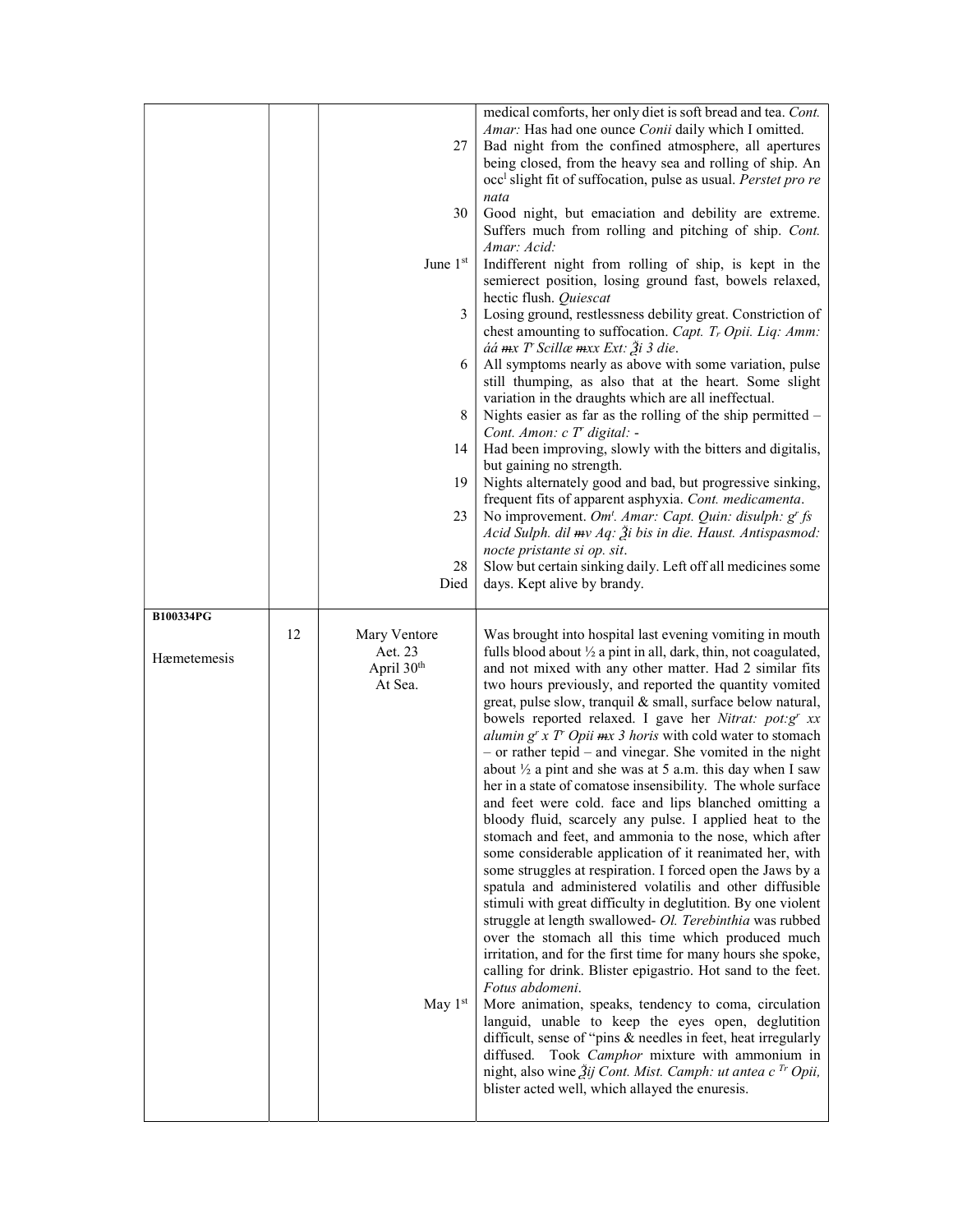|                  |                        | The night passed as if she was suspended between life and       |
|------------------|------------------------|-----------------------------------------------------------------|
|                  |                        | death, prostrated & comatose drowsiness, alternate              |
|                  |                        | warmth and cold, pulse almost imperceptible, and                |
|                  |                        | variable, extremities cold the moment artificial heat is        |
|                  |                        | removed, lies insensible to all surrounding objects, lips       |
|                  |                        | blanched. Brandy strong principally in night.                   |
|                  |                        | Rallied this morning but fell off in the same state.            |
|                  |                        | Empl: Lyttæ capillitis, Sinapisms pedilus. Brandy, wine,        |
|                  |                        | Mist: Camph:                                                    |
|                  | 3                      | Yesterday, circulation and mucous power were irregular,         |
|                  |                        | now but generally diffused, sensible, quite apparent            |
|                  |                        | prostration. Pulse very languid and almost imperceptible        |
|                  |                        | - cannot keep the eyes open, no stool. She had brandy 4         |
|                  |                        | oz in a pint of rice water, soup and camphor mixture.           |
|                  |                        | Blister acted well. had two doses as follows last evening.      |
|                  |                        | <i>Hydr: Chlor: g' ij Rhei g' v</i> and now an emollient enema, |
|                  |                        | camphor mixture. Brandy, rejects the wine. Some biscuit         |
|                  |                        | powder.                                                         |
|                  | 4                      | Circulation more equalized. Good night, otherwise               |
|                  |                        | improving, 2 copious stools from the cathartic enema.           |
|                  |                        | Omit. brandy. Mulled wine 4 oz Mist: Camph: 4 horis             |
|                  | 5                      | Slow improvement, rejects the wine, Brandy resumed,             |
|                  |                        | Pulse very feeble, continue brandy. Quinæ disulph: g' fs        |
|                  |                        | Acid Sulph: dil: mx Mist: Camph: $\tilde{A}j$ 4 horis           |
|                  | 6                      | Improving. Catamenia appearing, ten months suppressed,          |
|                  |                        | has children - Capt. Hydr: Chlor: $g^r$ ifs Jalapa $g^r$ iij    |
|                  |                        | Scammoni g' fs 4 horis. No stool for 2 days.                    |
|                  | 7                      | Some dribbling during sleep last evening. She has had two       |
|                  |                        | stools from Sulph: Magn: in Aqua Menth: in night, more          |
|                  |                        | natural countenance, pulse still very feeble, thready.          |
|                  |                        | Capt. Inf: Amar: <i>Ji Acid: Sulph: dilute mv Quinæ disulph</i> |
|                  |                        | $g^r$ fs – 3 die Wine 4 oz Soup.                                |
|                  | 12                     | Improving Cont. Mist: Amar: c Quinæ                             |
|                  | 14                     | Some slight rejection of blood from stomach in the night,       |
|                  |                        | which I ascribe to an excess in solids also to a pear she ate   |
|                  |                        | not easy of digestion. She had grapes and oranges for           |
|                  |                        | some days. Omit. Mist: Tonica: Capt. Magn: Sulph: in            |
|                  |                        | Aq: Menthe:                                                     |
|                  | 16                     | Complains of losing the use of her limbs, nausea, great         |
|                  |                        | weight of head, inflation of abdomen, bowels free, pulse        |
|                  |                        | regular weak. Beef tea and grapes. Capt. T' Rhei Zi Liquor      |
|                  |                        | Ammon. Sequentis mxx decoct Hordei Žj. After this much          |
|                  |                        | flatus from stomach.                                            |
| <b>B100335PG</b> | May 27                 | Convalescent. Cont Inf: Gent: Comp. c Acid: Sulph: dil:         |
|                  | June 2nd               | Complains of some epigastric uneasiness, otherwise              |
|                  |                        | convalescing. Perstet. Brandy & water, Wine produces            |
|                  | Cured 15 <sup>th</sup> | sickness.                                                       |
|                  | Discharged             | Disch <sup>d</sup> cured                                        |
|                  |                        |                                                                 |
|                  |                        |                                                                 |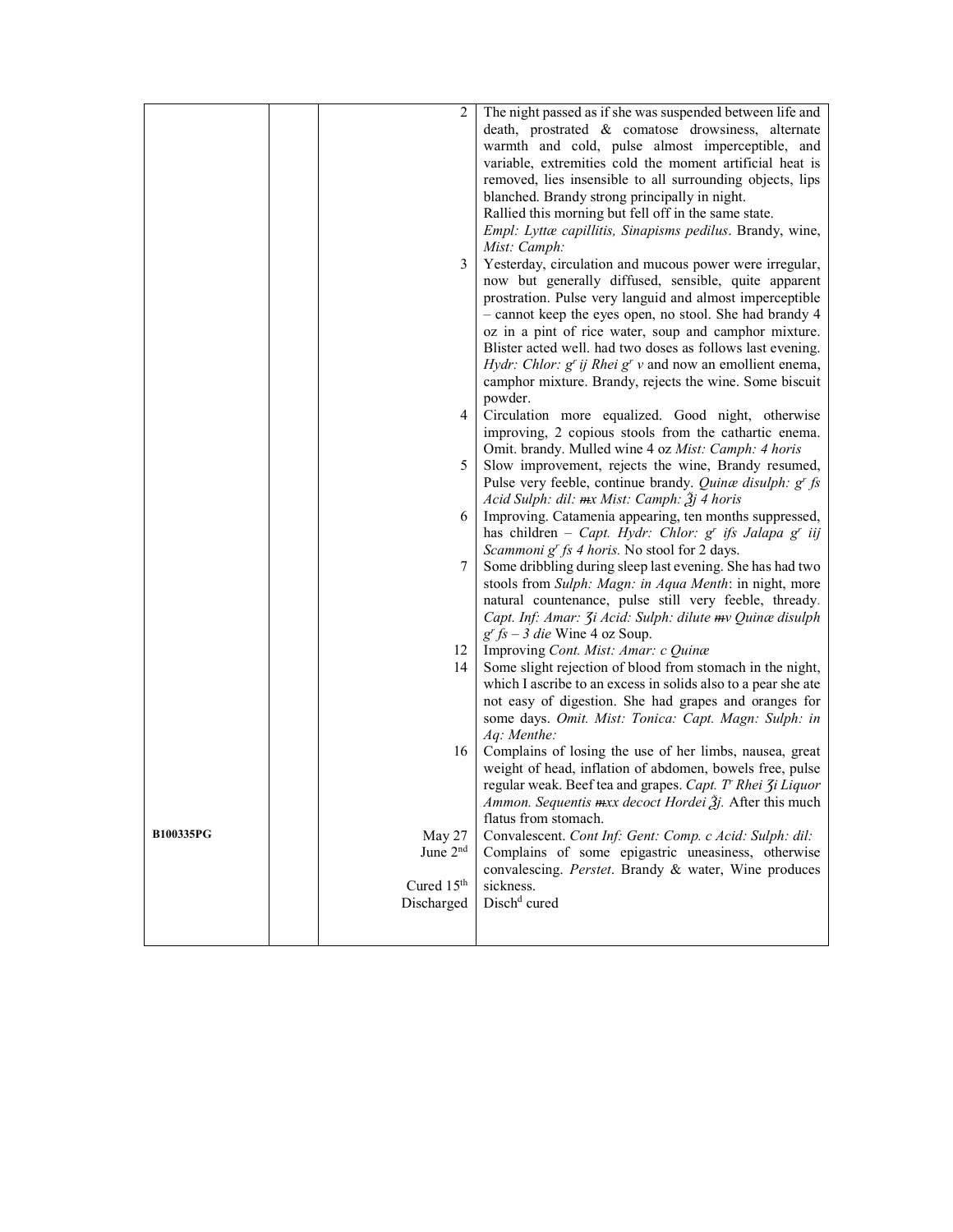| Hysteria | 13 | Lydia Childs<br>Aet. 20<br>July 3rd<br>4<br>Disch <sup>d</sup> to Colonial<br>Hospital | Was seized this afternoon with severe Hysteria simulating<br>Hysteritis from severe pain in the region of uterus and left<br>ovary, the latter the severest, her cries and groans were<br>constant and very loud, with hysterical crying, pulse very<br>little altered, tongue clean, natural. The head in some<br>degree affected. She had been the subject of severe<br>occasional pain amounting to inflammation 6 weeks<br>before, but Hysteria for which she was bled, blistered,<br>fomented, and had internal medicines administered, by<br>which she was cured, and had been for some days<br>perfectly recovered when this attack seized her. She was<br>placed in a warm bath almost to fainting with but very<br>little relief. Had a Turpentine Enema with Sulph: Magn:<br>etc adm <sup>d</sup> and repeated which allayed the paroxysms and<br>produced several stools with relief, a blister was applied<br>to seat of pain and head shaved, and cold water and<br>vinegar applied. By all which she returned to her proper<br>senses and passed a tranquil night. In all respects<br>relieved and perfectly sensible, free from any morbid<br>suffering. As all are about to be discharged, I sent her to<br>hospital. |
|----------|----|----------------------------------------------------------------------------------------|---------------------------------------------------------------------------------------------------------------------------------------------------------------------------------------------------------------------------------------------------------------------------------------------------------------------------------------------------------------------------------------------------------------------------------------------------------------------------------------------------------------------------------------------------------------------------------------------------------------------------------------------------------------------------------------------------------------------------------------------------------------------------------------------------------------------------------------------------------------------------------------------------------------------------------------------------------------------------------------------------------------------------------------------------------------------------------------------------------------------------------------------------------------------------------------------------------------------------------------|
|----------|----|----------------------------------------------------------------------------------------|---------------------------------------------------------------------------------------------------------------------------------------------------------------------------------------------------------------------------------------------------------------------------------------------------------------------------------------------------------------------------------------------------------------------------------------------------------------------------------------------------------------------------------------------------------------------------------------------------------------------------------------------------------------------------------------------------------------------------------------------------------------------------------------------------------------------------------------------------------------------------------------------------------------------------------------------------------------------------------------------------------------------------------------------------------------------------------------------------------------------------------------------------------------------------------------------------------------------------------------|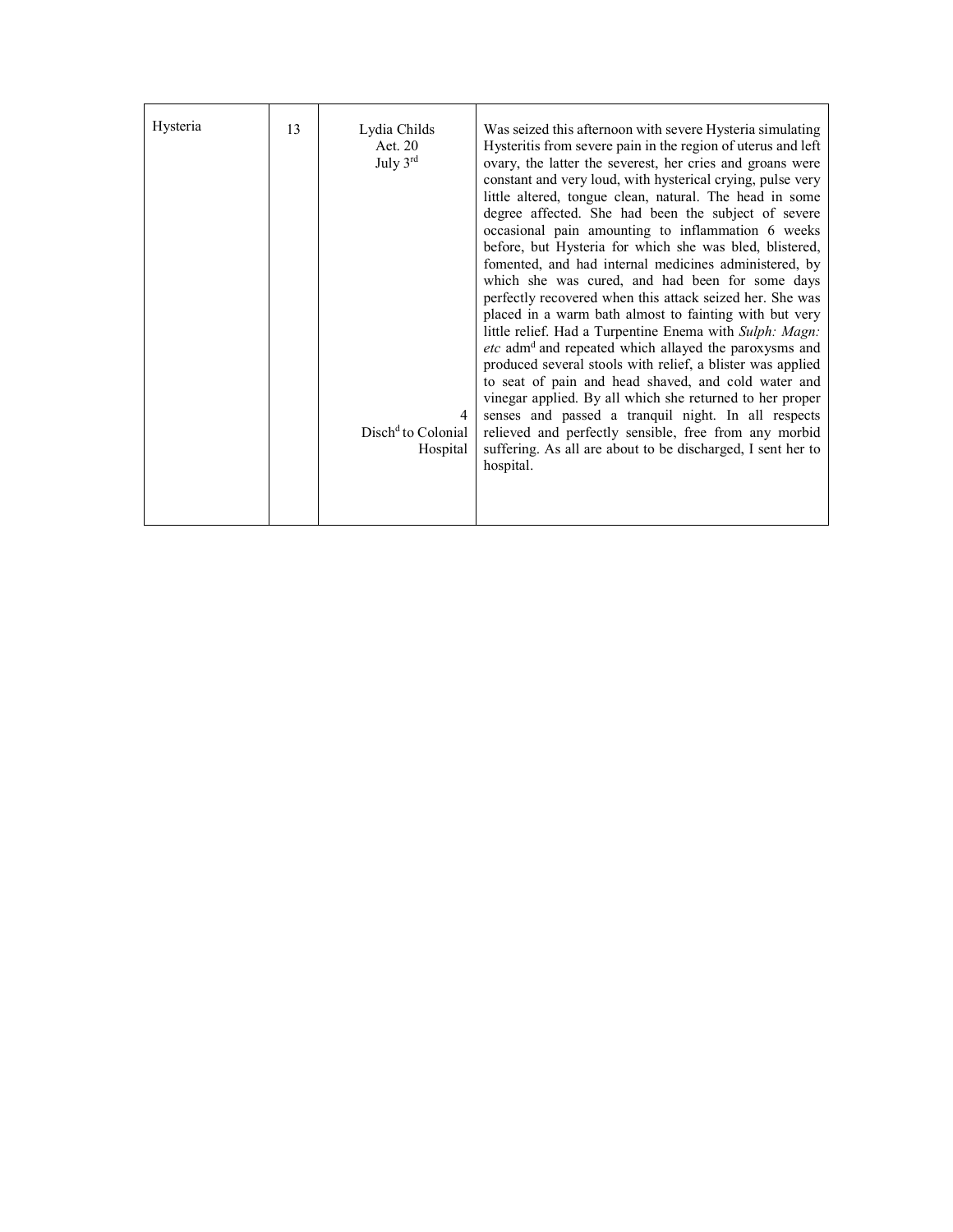## A Nosological Synopsis of the Sick Book kept during the Period of this Journal, in conformity with the 30<sup>th</sup> Article of the Surgeons' Instructions.

|                                           |                | <b>Numbers</b>        |                         |               |           |           |                                                         |
|-------------------------------------------|----------------|-----------------------|-------------------------|---------------|-----------|-----------|---------------------------------------------------------|
| <b>Diseases</b><br>Nosologically arranged | <b>Total</b>   | Discharged to<br>Duty | Sent to the<br>Hospital | Died on board | Invalided | Remaining | Nos. of such Cases<br>as are detailed in<br>the Journal |
| Pyrexiae                                  |                |                       |                         |               |           |           |                                                         |
| Ord. I. Febres.                           |                |                       |                         |               |           |           |                                                         |
| Internutteates Quotutiana                 |                |                       |                         |               |           |           |                                                         |
| Tertiana                                  |                |                       |                         |               |           |           |                                                         |
| Continua Synochus                         | $\overline{4}$ | $\overline{4}$        |                         |               |           |           |                                                         |
| Typhus                                    |                |                       |                         |               |           |           |                                                         |
| Ord. II. Phlegmasiae.                     |                |                       |                         |               |           |           |                                                         |
| Phlogosis                                 | 3              | 3                     |                         |               |           |           |                                                         |
| Pneumonia                                 | $\overline{4}$ | $\overline{4}$        |                         |               |           |           |                                                         |
| Rheumatismus                              |                |                       |                         |               |           |           |                                                         |
| Gastritis                                 | $\overline{c}$ | $\overline{2}$        |                         |               |           |           | 3                                                       |
| Hepatitis                                 |                | 1                     |                         |               |           |           | 10                                                      |
| <b>Hystritis</b>                          |                | 1                     |                         |               |           |           |                                                         |
| Ord. III. Exanthemata.                    |                |                       |                         |               |           |           |                                                         |
| Variola                                   |                |                       |                         |               |           |           |                                                         |
| Rubeola                                   |                |                       |                         |               |           |           |                                                         |
| Erysipelas                                |                |                       |                         |               |           |           |                                                         |
| Vaccina                                   |                |                       |                         |               |           |           |                                                         |
| Ord. IV. Haemorrhagiae                    |                |                       |                         |               |           |           |                                                         |
| Haemoptysis                               |                |                       |                         |               |           |           |                                                         |
| Phthisis incipiens                        |                |                       |                         |               |           |           |                                                         |
| Phthisis confirmata                       |                |                       |                         |               |           |           |                                                         |
| Haematematis vicaria                      | $\mathbf{1}$   | $\mathbf{1}$          |                         |               |           |           | 12                                                      |
| Ord. V. Profluvia.                        |                |                       |                         |               |           |           |                                                         |
| Catarrhus                                 |                |                       |                         |               |           |           |                                                         |
| Dysenteria                                |                |                       |                         |               |           |           |                                                         |
|                                           | $\mathbf{1}$   |                       |                         |               |           |           |                                                         |
| Neuroses.                                 |                |                       |                         |               |           |           |                                                         |
| Ord. I. Comata.                           |                |                       |                         |               |           |           |                                                         |
| Apoplexia                                 |                |                       |                         |               |           |           |                                                         |
| Paralysis                                 | $\mathbf{1}$   | $\mathbf{1}$          |                         |               |           |           |                                                         |
| Ord. II. Adynamiae.                       |                |                       |                         |               |           |           |                                                         |
| Dyspepsia                                 |                |                       |                         |               |           |           |                                                         |
| Ord. III. Spasmi.                         |                |                       |                         |               |           |           |                                                         |
| Hypotrophic Cordis Asthma                 | 1              |                       |                         | $\mathbf{1}$  |           |           | 11                                                      |
| Diarrhoea                                 |                |                       |                         |               |           |           |                                                         |
| Colica                                    | 3              | $\overline{3}$        |                         |               |           |           | $8\,$                                                   |
| Neuralgia cordis                          | 1              |                       | 1                       |               |           |           | $\overline{4}$                                          |
| Hysteria                                  | 1              | $\overline{c}$        | $\mathbf{1}$            |               |           |           | 1.2.5.<br>13                                            |
| Ord. Iv. Vesaniae.                        |                |                       |                         |               |           |           |                                                         |
| Amentia                                   |                |                       |                         |               |           |           |                                                         |
|                                           |                |                       |                         |               |           |           |                                                         |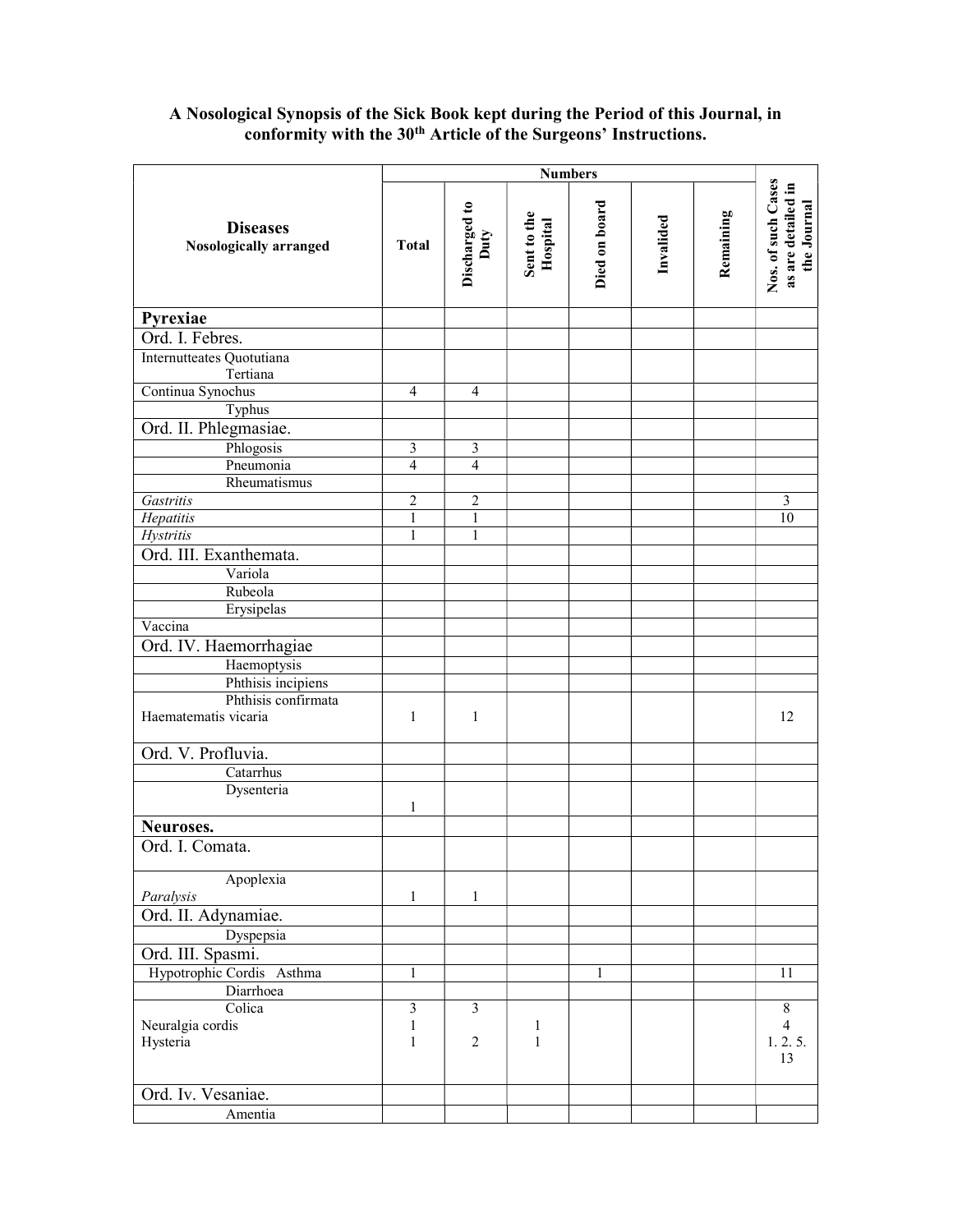| Mania                                                                                                      |                |                |  |   |  |  |   |  |
|------------------------------------------------------------------------------------------------------------|----------------|----------------|--|---|--|--|---|--|
| Cachexiae.                                                                                                 |                |                |  |   |  |  |   |  |
| Ord. I. Marcores.                                                                                          |                |                |  | 1 |  |  | 6 |  |
| Tabes Mesenteria                                                                                           | 1              |                |  |   |  |  |   |  |
| Ord. II. Intumescentiae.                                                                                   |                |                |  |   |  |  |   |  |
| Anasarca                                                                                                   |                |                |  |   |  |  |   |  |
| Ascites                                                                                                    |                |                |  |   |  |  |   |  |
| Hydrothorax                                                                                                |                |                |  |   |  |  |   |  |
| Typanites                                                                                                  | 1              | 1              |  |   |  |  |   |  |
| Ord. III. Impetigines.                                                                                     |                |                |  |   |  |  |   |  |
| Syphilis                                                                                                   | 1              | 1              |  |   |  |  |   |  |
| Scrophula                                                                                                  |                |                |  |   |  |  |   |  |
| Icterus                                                                                                    |                |                |  |   |  |  |   |  |
| Amenorrhoea Chlorosis                                                                                      | $\overline{2}$ | $\overline{2}$ |  |   |  |  | 7 |  |
| Locales.                                                                                                   |                |                |  |   |  |  |   |  |
| Ord. I. Dysaethesiae.                                                                                      |                |                |  |   |  |  |   |  |
| Amaurosis                                                                                                  |                |                |  |   |  |  |   |  |
| Ord. II. Dysorexiae.                                                                                       |                |                |  |   |  |  |   |  |
| Ord. III. Dyscinesiae.                                                                                     |                |                |  |   |  |  |   |  |
| Ord. IV. Apocenoses.                                                                                       |                |                |  |   |  |  |   |  |
| Gonorrhoea                                                                                                 |                |                |  |   |  |  |   |  |
| Ord. V. Epischeses                                                                                         |                |                |  |   |  |  |   |  |
| Ischuria                                                                                                   |                |                |  |   |  |  |   |  |
| Obstipatio                                                                                                 | 1              | 1              |  |   |  |  |   |  |
| Dysuria                                                                                                    |                |                |  |   |  |  |   |  |
| Ord. VI. Tumores.                                                                                          |                |                |  |   |  |  |   |  |
| Aneurisma                                                                                                  |                |                |  |   |  |  |   |  |
| Ord. VII. Ectopiae.                                                                                        |                |                |  |   |  |  |   |  |
| Hernia                                                                                                     |                |                |  |   |  |  |   |  |
| Prolapsus                                                                                                  |                |                |  |   |  |  |   |  |
| Luxatio                                                                                                    |                |                |  |   |  |  |   |  |
| Ord. VIII. Dialyses.                                                                                       |                |                |  |   |  |  |   |  |
| Vulnus                                                                                                     | 1              | 1              |  |   |  |  |   |  |
| Ulcus                                                                                                      | $\mathbf{1}$   | $\mathbf{1}$   |  |   |  |  |   |  |
| Concussio, Contusio                                                                                        | $\overline{2}$ | $\overline{2}$ |  |   |  |  |   |  |
| <b>GENERAL TOTAL</b>                                                                                       |                |                |  |   |  |  |   |  |
| NOTE.—Medical Officers are desired particularly to Notice that the Numbers in each Disease and the general |                |                |  |   |  |  |   |  |
| Total must not only correspond with the Sick Book, but also with the particulars contained in the several  |                |                |  |   |  |  |   |  |
| Nosological Returns for the period.                                                                        |                |                |  |   |  |  |   |  |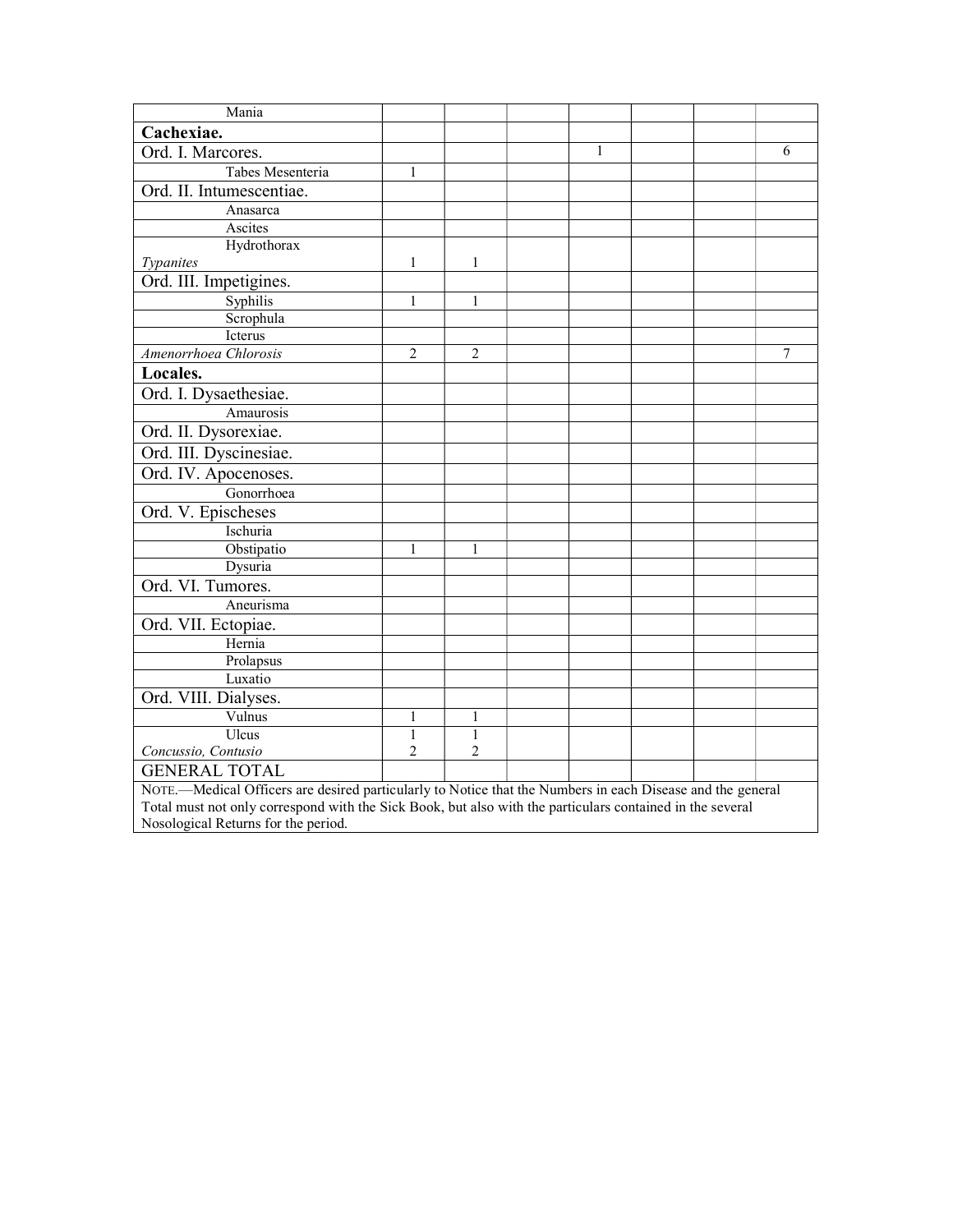#### GENERAL REMARKS

 On the second of February 1848 I commenced the embarkation of the convicts, at Woolwich from Millbank prison, who were embarked in three divisions, and they appeared with an exception of a few aged, in tolerable good health. Those latter, with the exception of one, who suffered from Enuresis, and another from Hernia, did not suffer from any organic disease. The infirmity from age, and in the younger, probably from former irregular habits, caused all to appear much older than they had been marked in the lists sent with me.

 It gives me much pleasure to have to make so small a return of sick, during our protracted and trying voyage: and of only one casualty in an adult, and one in an infant; the former from long and painful suffering in a prison, who had lived a very dissolute and intemperate life, but who did not manifest on embarkation. very urgent symptoms of her disease; which had been mainly called into action on this occasion by the severe sea sickness she underwent during the early part of the voyage.

 This state of health in the people, I ascribe in great degree to the rigid discipline I had maintained in every point tending to the Sanitary state of the ship; and to the great attention paid to the state of the digestive organs, especially in the aged, during the period the people had been on dry food, and difficult of digestion. It is to these more particularly that I ascribe this great immunity from disease; which had been affected by a free use of aperient and emetic medicines, whenever the least symptoms of Functional derangement manifested themselves thus precluding many hospital cases.

 As will appear by the Nosological Synopsis the majority of the diseases demanding hospital treatment, were connected with the uterine functional derangement of one kind or another, most generally from suppressed menstruation. In the majority of the women who had been on the town; this disease began to show itself soon after embarkation, together with its concomitant Chlorosis and Hysteria, simulating apoplexy, and deranged digestion – and on their disembarkation, there were few who did not menstruate at regular periods. And all manifested from their ruddy and cheerful circumstances, and corpulency that good health preponderated. This was the general remark of all connected with the convict establishment, who had been in the habit of first seeing the convicts on their debarkation, including the Colonial Surgeon, who inspected them very minutely – and as regards the children, it has been universally remarked, even at the nursery, where there are now eighty infants, that they never saw so healthy looking infants as those landed by me. All this, I before stated, I attribute to the strict discipline I caused to be observed, more particularly in the cleanliness of the prisons, and of the prisoners themselves – no easy task. This latter I succeeded in having effectually done, by allowing them to perform their ablutions in the prison – at the outset of the voyage. I had them daily on deck to perform their ablutions, as is the custom generally; but I found that being exposed to the gaze of officers and men, many of them preferred merely going through the form of washing. They were so thankful for this indulgence that they were very careful not to make any unnecessary act or dirt – I should not include these few remarks without giving to the "Disinfecting Fluid" its just merit. This I am sure, has done much good. One instance in its favour is this – that for nine days the hatches had been battened down in a heavy gale of wind, with the exception of a few hours in the day, whenever a lull would admit of it, and then only partially; and during all that time, the "Disinfecting Fluid" being daily used, more particularly in the lower sleeping berths and water closets, not the least foetid or offensive effluvium been discovered, not even from the water closets, where 170 adults had been almost unremittingly visiting. This immunity from foul air could not be enjoyed under such circumstances unless some powerful chemical agent had been in operation- I am, therefore, to suppose that, this said agent must be no other than Sir W<sup>m</sup> Burnett's "Disinfecting Fluid".

I must add to this, the almost unremitting use of fire, whenever the hatches could be opened; as the prison, from the number of leakages, and the shipping of sea through the hatchways, was frequently inundated and in a constant state of humidity – requiring the unremitting attention of the prisoners in drying and cleansing the prison, and when, from sea sickness and prostration, they were not able to perform this work, the seamen were called on to do it, and this state, with very short intervals, prevailed almost to the end of the voyage – occasioned by a defect in the bulwarks; the under part of which had been left open for six inches or more in width, and the whole length of the deck. The consequence is